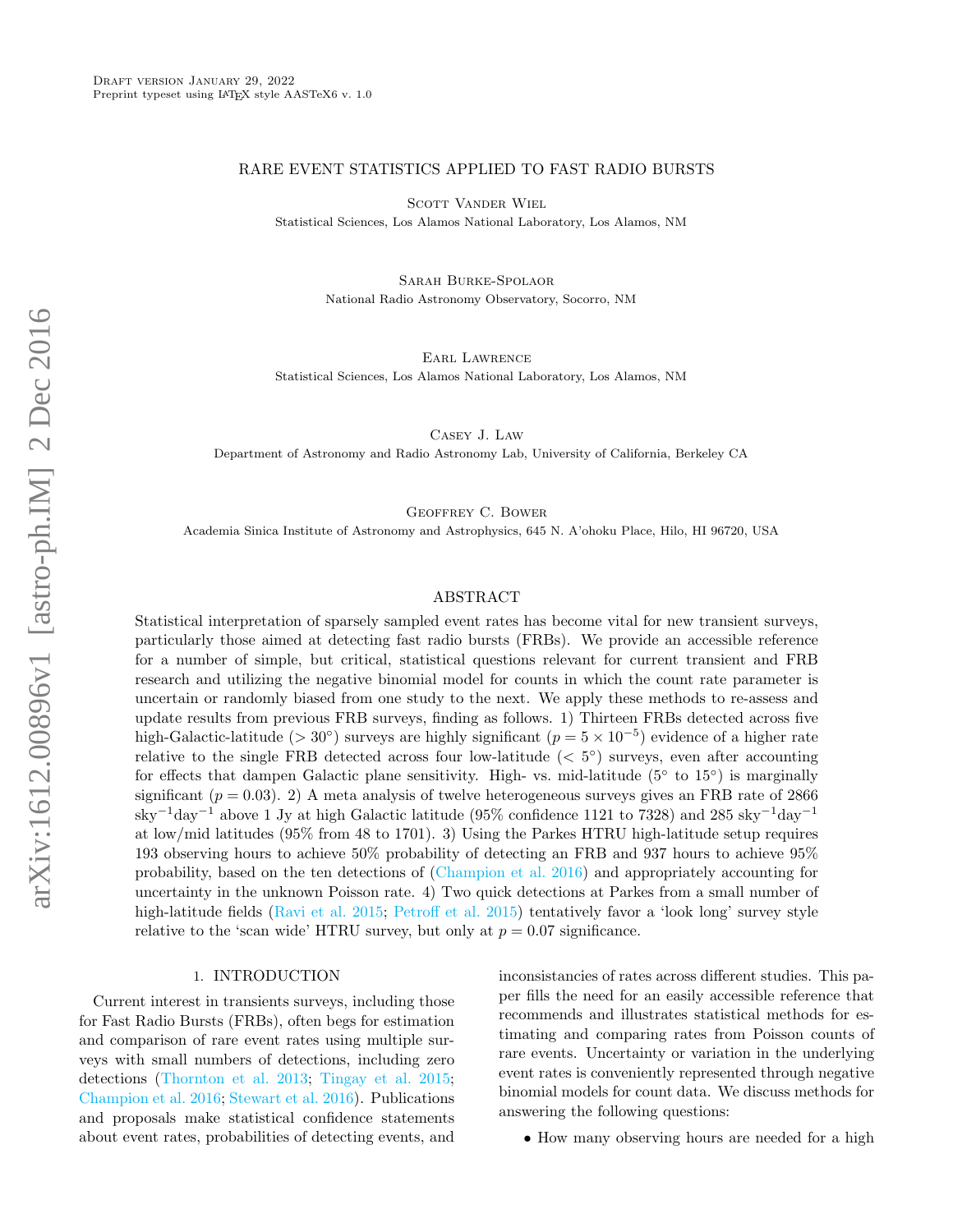probability of observing a pulse with the Parkes multibeam receiver?

- Do surveys with a few longer pointings produce FRBs at a higher rate?
- Is the rate of FRBs smaller in low or mid Galactic latitudes compared to high latitudes?
- Do multiple FRB surveys collectively follow a common underlying rate? What rate?
- What is the trend of FRB rate with flux limit?

We recommend both Bayesian and frequentist methods with the goal of keeping the analysis solid and simple. A convenient Bayesian formulation is used to answer the first three questions easily. For the next two questions Bayesian solutions would require Monte Carlo Markov chain simulations, so we switch to frequentist methods that are readily available in statistical analysis software.

Our exposition is framed mostly in terms of FRB transients but the methods are more generally applicable to rare transient events. The key assumption is that events follow a Poisson process, meaning that the total number of events in the observed sky×time domain is a Poisson random variable and the sky×time coordinates of multiple events are independent and identically distributed. Mostly we assume the homogeneous case of uniformly distributed coordinates in which each infinitesimal sky×time volume element contributes an event with probability proportional to its size. The Poisson process assumption requires that events must be rare relative to their spatiotemporal extent so that probabilities of overlapping events can be ignored. Because the rate function of the Poisson process is unknown and possibly observed with survey-specific biases, we use extensions of the simple Poisson distribution to estimate underlying Poisson rates.

This paper follows the standard practice of utilizing count statistics across a number of surveys to estimate FRB rates and illustrates the use of either simple calculations or a widely available generalized linear model setup to produce valid rate estimates. Our companion paper, [Lawrence et al.](#page-14-6) [\(2016\)](#page-14-6), introduces a new method that utilizes the same count data to estimate a rate trend with respect to sensitivity limit but also incorporates observed flux values for each of the detections. That new method requires special purpose statistical model fitting but it has several advantages too: valuable flux data contribute to estimates of the rate, the source count (powerlaw) index is better constrained, and beam shapes are explicitly incorporated into the fitting rather than being approximated as top hat functions. Some detailed comparisons are provided in Section [6.1.](#page-8-0)

This paper is organized as follows. Section [2](#page-1-0) provides key parameters of thirteen FRB surveys, six of which did not discover an FRB. Section [3](#page-3-0) introduces the negative binomial model for a Poisson count with uncertain rate and applies it to calculate FRB discovery time at Parkes. Section [4](#page-4-0) extends the statistical setup to describe uncertainty in the ratio of event rates for two groups of studies and applies this to compare rates in surveys with long vs. short pointings and low, mid, and high Galactic latitudes. Section [5](#page-7-0) uses the negative binomial model to represent cross-survey counts that are more varied than would be expected from a single common (but unknown) Poisson rate. A likelihood ratio hypothesis test, applied to the data of Table [1,](#page-2-0) shows that common rates are plausible for separate high- and combined low/mid-Galactic-latitude analyses, but not for the fully combined set under an assumption of Euclidian scaling. Section [6](#page-8-1) illustrates the use of negative binomial regression to estimate a rate function (vs. flux sensitivity) with an estimated source count index, Galactic latitude dependence, and possible extra-Poisson variation. The regression estimate is broadly consistent with rates reported by other authors. Finally, Section [7](#page-12-0) summarizes the methods and conclusions.

### 2. SURVEY DATA USED IN THIS PAPER

<span id="page-1-0"></span>Table [1](#page-2-0) lists data from thirteen papers that report on FRB searches; this is the same set of surveys analyzed by [Lawrence et al.](#page-14-6) [\(2016\)](#page-14-6).

The surveys were conducted on four telescopes and collectively detected 15 FRBs, with 10 of these coming from the high Galactic latitude portion of the High Time Resolution Universe (HTRU) survey at Parkes [\(Petroff](#page-14-2) [et al.](#page-14-2) [2015\)](#page-14-2). [Thornton et al.](#page-14-3) [\(2013\)](#page-14-3), listed last, is contained within [Champion et al.](#page-14-0) [\(2016\)](#page-14-0). V-FASTR results [\(Burke-Spolaor et al.](#page-14-7) [2016\)](#page-14-7) are not considered here because they are reported with an analysis method that could not be readily reduced to the summary form of Table [1.](#page-2-0) Subsequent sections use portions of these data to address questions of interest in current FRB research and illustrate statistical methods. The table provides a short label and citation, the facility used for observation, Galactic latitude category, number of FRBs detected, flux sensitivity (at the half-max beam radius; see notes on fluxes in next paragraph), beam diameter (FWHM), number of beams, time on sky (per beam), exposure (area $\times$ time), and  $E_{1J_v}$ , the equivalent exposure at 1 Jy sensitivity under Euclidian scaling, as discussed in Subsection [4.2.](#page-5-0) The categorization of Galactic latitudes is coarse, indicating the range of the large majority of pointings in each study: low  $(|b| \leq 5^{\circ})$ , intermediate  $(5<sup>°</sup> < |b| < 15<sup>°</sup>)$ , or high  $(b \ge 30<sup>°</sup>)$ .

Flux sensitivities listed in Table [1](#page-2-0) are determined from the calculation methods of [Burke-Spolaor & Bannister](#page-14-8)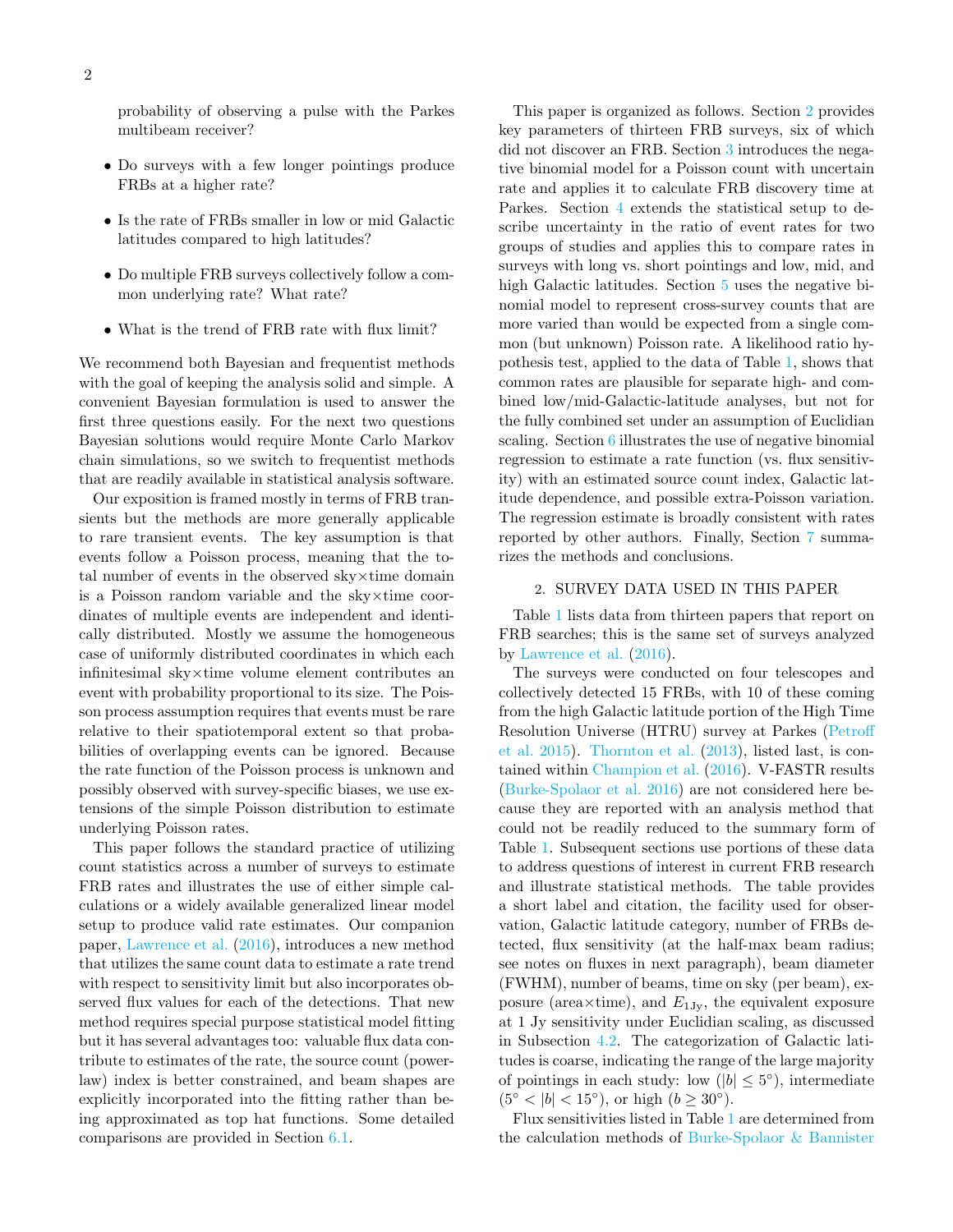|                   | Label Reference <sup>a</sup>                                                                                                                                 |            | Facility Galactic <sup>b</sup> | $N_{\rm FRB}$               | Sensitivity <sup>c</sup>                                                                                                                                                                                                                                                                   | Diameter <sup>d</sup> | Beams        | Time                | Exposure          | $E_{1 \rm Jy}$ e  |
|-------------------|--------------------------------------------------------------------------------------------------------------------------------------------------------------|------------|--------------------------------|-----------------------------|--------------------------------------------------------------------------------------------------------------------------------------------------------------------------------------------------------------------------------------------------------------------------------------------|-----------------------|--------------|---------------------|-------------------|-------------------|
|                   |                                                                                                                                                              |            | Latitude                       | $\left[\text{count}\right]$ | $[Jy] \centering% \includegraphics[width=1\textwidth]{Figures/PN1.png} \caption{The 3D (top) and the 4D (bottom) of the 3D (bottom) and the 3D (bottom) of the 3D (bottom) and the 3D (bottom) of the 3D (bottom). The 3D (bottom) and the 3D (bottom) of the 3D (bottom).} \label{fig:1}$ | [arcmin]              | count        | $\boxed{\text{hr}}$ | $\rm [deg^2\ hr]$ | $\rm [deg^2\,hr]$ |
|                   | Lor07 Lorimer et al. (2007)                                                                                                                                  | Parkes     | high                           |                             | 0.590                                                                                                                                                                                                                                                                                      |                       |              | 490.5               | 272.7             | 601.7             |
|                   | Den09 Deneva et al. (2009)                                                                                                                                   | Arecibo    | $_{\text{low}}$                |                             | 0.365                                                                                                                                                                                                                                                                                      |                       |              | 459.1               | 8.6               | 39.0              |
|                   | Keal0 Keane et al. (2010)                                                                                                                                    | Parkes     | $\log$                         |                             | 0.447                                                                                                                                                                                                                                                                                      |                       |              | 1557.5              | 865.8             | 2897.1            |
|                   | Bur12 Burgay et al. (2012)                                                                                                                                   | Parkes     | $\overline{\text{low}}$        |                             | 0.529                                                                                                                                                                                                                                                                                      |                       |              | 532.6               | 296.1             | 769.5             |
| Sie <sub>12</sub> | Siemion et al. (2012)                                                                                                                                        | <b>ATA</b> |                                |                             | .18.000                                                                                                                                                                                                                                                                                    | 150                   |              | 135.8               | 9998.2            | 15.6              |
|                   | $2014^\circ$<br>Bur14 Burke-Spolaor et al. ('                                                                                                                | Parkes     | .<br>ਜ਼ਿ                       |                             | 0.615                                                                                                                                                                                                                                                                                      |                       |              | 917.3               | 509.9             | 1057.3            |
| Pet14             | Petroff et al. (2014)                                                                                                                                        | Parkes     | тіd                            |                             | 0.868                                                                                                                                                                                                                                                                                      |                       |              | 926.0               | 514.8             | 636.5             |
|                   | Spi14 Spitler et al. (2014)                                                                                                                                  | Arecibo    | $_{\text{low}}$                |                             | 0.210                                                                                                                                                                                                                                                                                      |                       |              | 11503.3             | 215.2             | 2236.2            |
|                   | Law15 Law et al. $(2015)$                                                                                                                                    | <b>VLA</b> | high                           |                             | 0.240                                                                                                                                                                                                                                                                                      |                       |              | 166.0               | 32.6              | 277.2             |
| Pet <sub>15</sub> | Petroff et al. (2015)                                                                                                                                        | Parkes     | high                           |                             | 0.555                                                                                                                                                                                                                                                                                      | ₹                     |              | 85.5                | 47.5              | 114.9             |
|                   | Rav15 Ravi et al. (2015)                                                                                                                                     | Parkes     | high                           |                             | 0.555                                                                                                                                                                                                                                                                                      |                       |              | 68.4                | 38.0              | 91.9              |
|                   | Cha16 Champion et al. (2016                                                                                                                                  | Parkes     | high                           |                             | 0.560                                                                                                                                                                                                                                                                                      | ゴ                     | ≌            | 2786.5              | 1549.0            | 3696.3            |
|                   | Tho13 Thornton et al. (2013)                                                                                                                                 | Parkes     | high                           |                             | 0.560                                                                                                                                                                                                                                                                                      | ⊻                     | $\mathbb{C}$ | 551.9               | 316.0             | 754.1             |
|                   | for Lor07, Sie12, Tho13, Spi14, Bur14, Pet15, Rav15, and Cha16 are consistent (within rounding) with Table 2 of Burke-Spolaor et al. (2016), except for Tho1 |            |                                |                             |                                                                                                                                                                                                                                                                                            |                       |              |                     |                   |                   |
|                   |                                                                                                                                                              |            |                                |                             |                                                                                                                                                                                                                                                                                            |                       |              |                     |                   |                   |

<span id="page-2-5"></span><span id="page-2-4"></span><span id="page-2-3"></span><span id="page-2-1"></span><span id="page-2-0"></span><sup>a</sup>Data listed for Lor07, Sie12, Tho13, Spi14, Bur14, Pet15, Rav15, and Cha16 are consistent (within rounding) with Table 2 of Burke-Spolaor et al. (2016), except for Tho13 in which<br>time is taken from the original referen  ${}^{\text{a}}$ Data listed for Lor07, Sie12, Tho13, Spi14, Bur14, Pet15, Rav15, and Cha16 are consistent (within rounding) with Table 2 of [Burke-Spolaor](#page-14-7) et al. ([2016\)](#page-14-7), except for Tho13 in which time is taken from the original reference and exposure is rounded to the value cited in [Champion](#page-14-0) et al. [\(2016\)](#page-14-0). Data for Kea10, Bur12, Pet14, and Den19 are taken from Table 2 of [Burke-Spolaor](#page-14-7) & Bannister [\(2014\)](#page-14-8) with sensitivity limits computed in the same manner as Burke-Spolaor et al. [\(2016\)](#page-14-7). Observation time for [Petroff](#page-14-14) et al. ([2014\)](#page-14-14) is 1157 − 231 hr,<br>where the reduction by 231 hr, is for point where the reduction by 231 hr is for pointings not sensitive to FRBs, following the authors. Data for Law15 are taken directly from the reference.

<sup>b</sup>Galactic Latitude is a coarse categorization of the survey's pointings: low,  $|b| \leq 5^{\circ}$ ; mid,  $5^{\circ} < |b| < 15^{\circ}$ ; high,  $b \geq 30^{\circ}$ . **bGalactic Latitude is a coarse categorization of the survey's pointings: low,**  $|b| \leq 5^\circ$ **; mid,**  $5^\circ < |b| < 15^\circ$ **; high,**  $b \geq 30^\circ$ **.** 

"Sensitivity limit is at half the maximum beam gain, double the beam-center values given by Lawrence et al. (2016). cSensitivity limit is at half the maximum beam gain, double the beam-center values given by [Lawrence](#page-14-6) et al. [\(2016\)](#page-14-6).

<span id="page-2-2"></span> $^{\rm d}$  Diameter is the FWHM value. dDiameter is the FWHM value.

 $^{\rm e}E_{1\rm Jy}$  is the equivalent exposure at 1 Jy sensitivity under Euclidian scaling, Equation (18).  ${}^eE_{1,jy}$  is the equivalent exposure at 1 Jy sensitivity under Euclidian scaling, Equation [\(18\)](#page-6-0). Table 1. Exposure and detection data for thirteen FRB surveys with 15 total detections. Tho13 is set apart because it is subsumed by Cha16. Table 1. Exposure and detection data for thirteen FRB surveys with 15 total detections. Tho13 is set apart because it is subsumed by Cha16.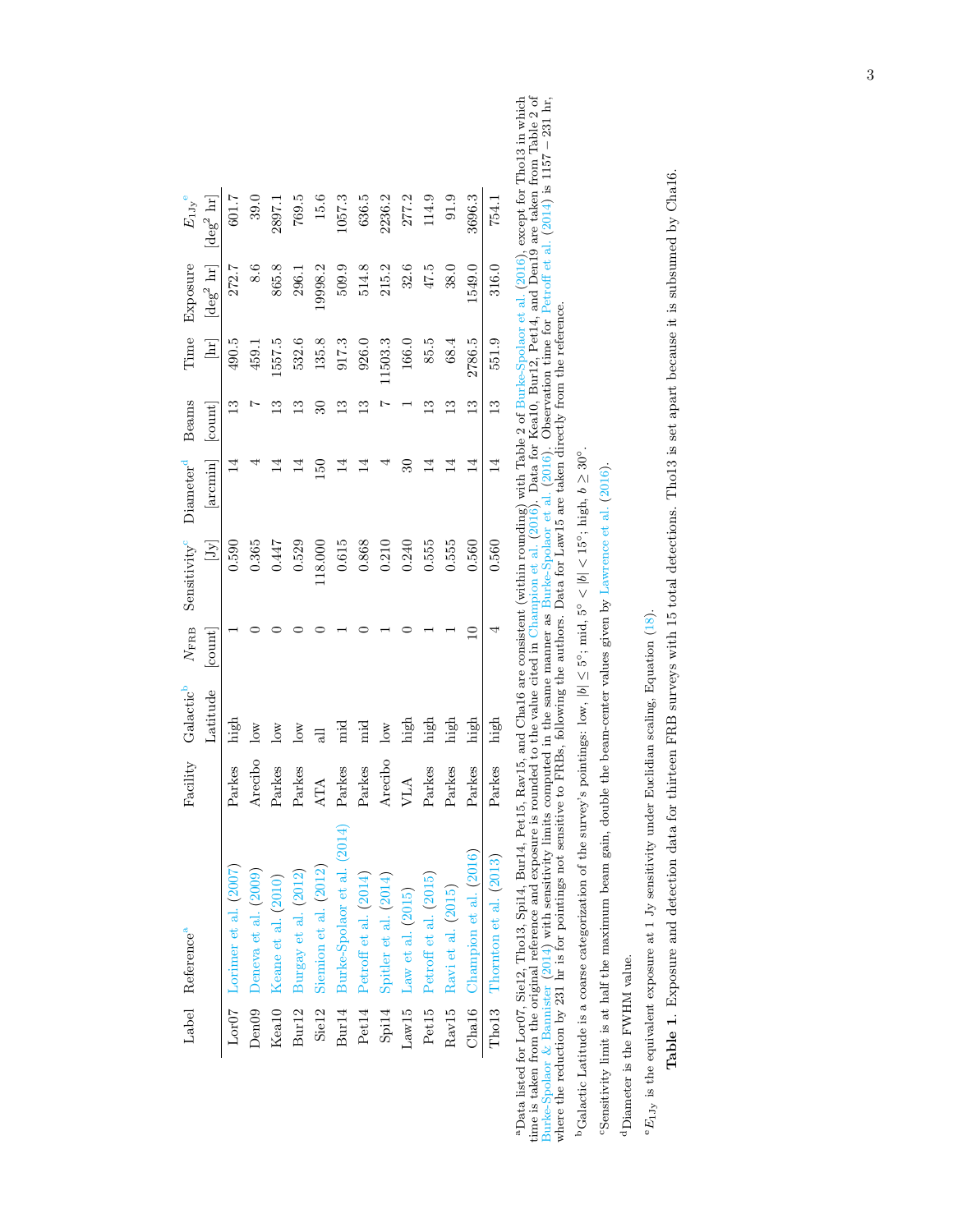[\(2014\)](#page-14-8) and [Burke-Spolaor et al.](#page-14-7) [\(2016\)](#page-14-7). Those works include sensitivity corrections that account for losses due to different instrumental configurations between surveys including the noise contribution of the positiondependent Galactic sky temperature. They also incorporate the typical scattering and dispersion that would influence an FRB in a survey of the given sky coverage, i.e. FRBs discovered in Galactic plane surveys will on average have greater levels of scattering and, particularly, dispersion. Those corrections are reflected in these numbers.

### <span id="page-3-0"></span>3. HOW MANY HOURS ARE NEEDED TO OBSERVE A PULSE?

In this section we show how to determine the number of hours required to detect an event with given probability, while accounting for uncertainty in the event rate.

For comparison we first illustrate a method that is incomplete but typically used. As an example[,Thornton](#page-14-3) [et al.](#page-14-3) [\(2013\)](#page-14-3) discovered four FRB pulses in the high-Galactic latitude region from initial observations of the High Time Resolution Universe (HTRU) survey [\(Keith](#page-14-17) [et al.](#page-14-17) [2010\)](#page-14-17) using the Parkes multibeam receiver. [Cham](#page-14-0)[pion et al.](#page-14-0) [\(2016\)](#page-14-0) re-processed these observations with an upgraded pipeline, finding Thornton's four FRBs and one more; they also processed further HTRU highlatitude observations finding five additional pulses, for a total of ten FRB detections.

[Thornton et al.](#page-14-3) [\(2013\)](#page-14-3) reported four pulses in 551.9 hours of observation. A common practice is to assume a known underlying rate of  $R = 4/551.9 = 0.00725$  pulses per hour and use Poisson probabilities for detecting  $x$ pulses in T hours of observation,

$$
\Pr(x) = \frac{(RT)^x e^{-RT}}{x!},\tag{1}
$$

to claim that  $T = 413$  hours will give a 95% chance of success because

$$
Pr(at least one pulse)
$$
  
= 1 -  $Pr(x = 0) = 1 - e^{-0.00725 \cdot 413} = 0.95.$  (2)

But 413 hr is too low because it assumes no uncertainty in  $R$ , which is obviously a stretch when the rate was estimated from only four previous detections. For reference, the time for a 50% chance is 95.6 hr under this Poisson assumption.

The following Bayesian setup admits uncertainty in R and produces a direct requirement on observing time with a modest burden to specify an appropriate prior distribution for the unknown rate. Subsection [3.2](#page-4-1) answers the Parkes question.

## <span id="page-3-5"></span>3.1. Negative Binomial Model for a Poisson Count with an Uncertain Rate

Designate past and future observation periods with respective subscripts  $i = 1, 2$  and let

<span id="page-3-2"></span>
$$
X_i = \text{count of events},\tag{3a}
$$

$$
T_i = \text{observation time [hr]},\tag{3b}
$$

$$
A_i = \text{effective beam area [deg}^2],\tag{3c}
$$

 $S_i$  = product of known sensitivity factors such as processing efficiency,  $(\text{flux sensitivity})^{-3/2}$ ,

<span id="page-3-7"></span><span id="page-3-3"></span>
$$
wavelength effect, \t(3d)
$$

$$
E_i = T_i A_i S_i = \text{exposure } [\text{deg}^2 \text{ hr}], \tag{3e}
$$

and

$$
R =
$$
unknown true event rate  $[\text{deg}^{-2}\text{hr}^{-1}]$   
under unit sensitivity  $(S = 1)$ . (4)

Each sensitivity factor comprising  $S_i$  should represent a multiplicative effect on the rate of events. Furthermore, the flux sensitivity (i.e. minimum detectable flux) might, itself, incorporate loss and efficiency factors, such as in [Rane et al.](#page-14-18) [\(2016,](#page-14-18) Section 4).

The goal is to determine  $T_2$  to achieve a conditional probability

<span id="page-3-6"></span>
$$
\Pr(X_2 \ge 1 \mid X_1) = 0.95. \tag{5}
$$

For a given rate  $R$ , model the counts as

$$
[X_i|R] \stackrel{\text{ind}}{\sim} \text{Poisson}(RE_i) \quad (i = 1, 2). \tag{6}
$$

The probability notation says that, for given  $R$ , event counts  $X_1$  and  $X_2$  are independent Poisson random variables with expectations  $RE_i$ . We describe a priori uncertainty in the unknown rate  $R$  with the gamma distribution:

$$
R \sim \text{Gamma}(\alpha, \beta) \tag{7}
$$

<span id="page-3-1"></span>where the Gamma probability density function is parameterized as  $\beta^{\alpha} R^{\alpha-1} e^{-\beta R} / \Gamma(\alpha)$  with  $\Gamma(\cdot)$  denoting the gamma function. A recent recommendation with good justification is to use values  $\alpha = 1/3$  and  $\beta \rightarrow 0$  for a so-called *neutral* prior on R; this is especially apropos for small counts in situations where little or no outside information about  $R$  is available; [Kerman et al.](#page-14-19)  $(2011)$ provide details regarding this choice of values, and the implications of using other values.

The Bayesian analysis turns out to be simple because the gamma prior is conjugate to the Poisson likelihood, meaning the posterior distribution of  $R$  remains in the gamma family. Standard results [\(Gelman et al.](#page-14-20) [2014,](#page-14-20) Section 2.7) [\(Hoff](#page-14-21) [2009,](#page-14-21) Chapter 3) determine posterior distributions for R and  $X_2$ , conditioned on  $X_1$ :

<span id="page-3-4"></span>
$$
[R|X_1] \sim \text{Gamma}(\alpha + X_1, \beta + E_1) \text{ (conjugate) (8)}
$$

$$
[X_2|X_1] \sim \text{NB} \left( r = \alpha + X_1, \ p = \frac{\beta + E_1}{\beta + E_1 + E_2} \right) \tag{9}
$$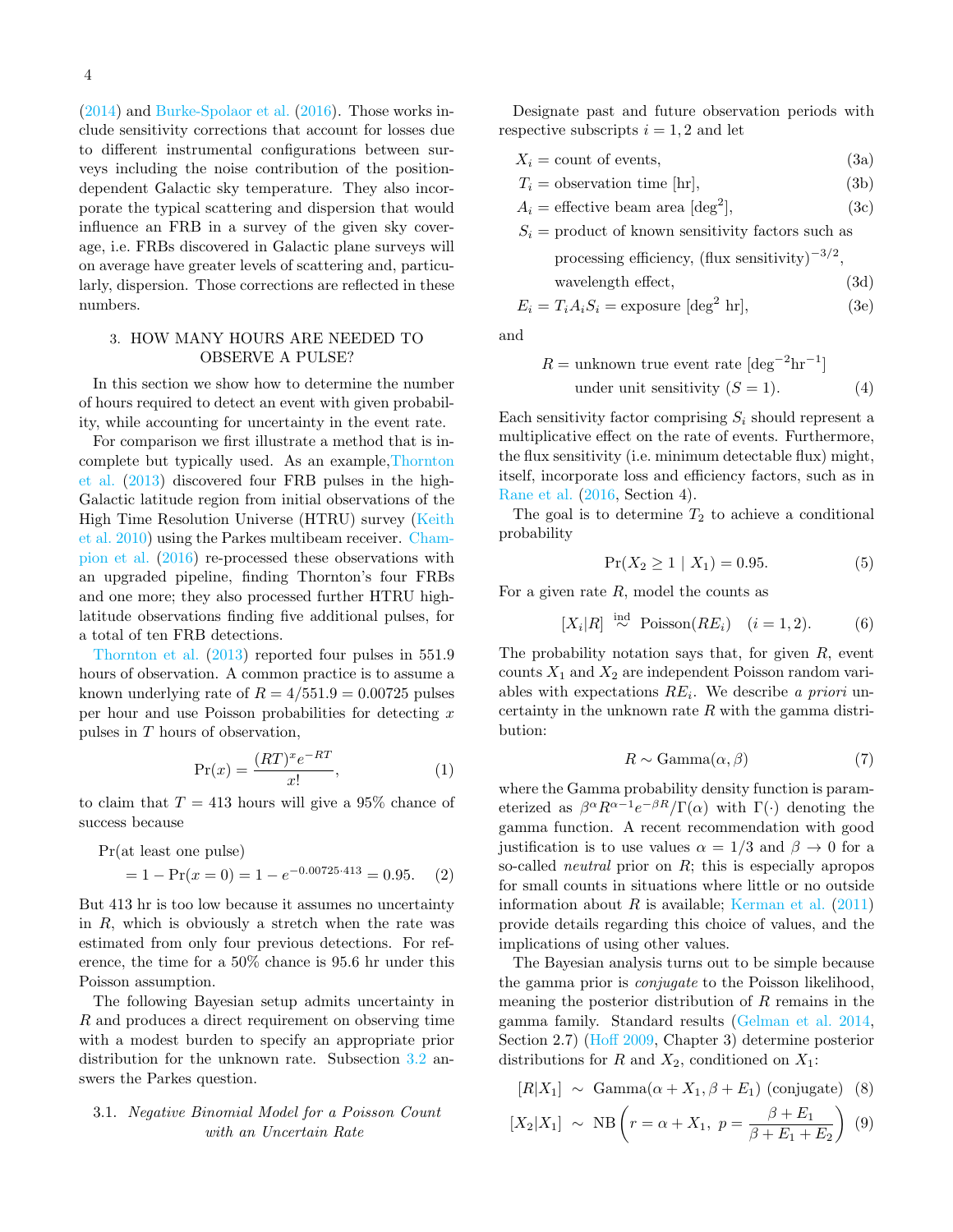with negative binomial (NB) probabilities parameterized as

$$
\Pr(x; r, p) = \frac{\Gamma(r+x)}{\Gamma(x+1)\Gamma(r)} p^r (1-p)^x \tag{10}
$$

for  $(x = 0, 1, 2, \ldots)$ . Therefore,

$$
Pr(at least one new event)
$$

$$
= 1 - \Pr(X_2 = 0 \mid X_1) = 1 - p^r
$$
  
= 
$$
1 - \left(\frac{\beta + T_1 A_1 S_1}{\beta + T_1 A_1 S_1 + T_2 A_2 S_2}\right)^{\alpha + X_1}.
$$
 (11)

The right-hand side of Equation [\(11\)](#page-4-2) can also be interpreted as a cumulative distribution function (CDF) for time,  $T_2$ , to detect an FRB. This form of CDF is known as the Pareto Type II distribution.

#### 3.2. Observing Time at Parkes

<span id="page-4-1"></span>So, how much Parkes multibeam time is required to discover an FRB? The answer evolves as more studies are published and processing algorithms are improved. We give two answers: one based on only the [Thorn](#page-14-3)[ton et al.](#page-14-3) [\(2013\)](#page-14-3) study and a second using the complete [Champion et al.](#page-14-0) [\(2016\)](#page-14-0) data.

First, assume the four [Thornton et al.](#page-14-3) [\(2013\)](#page-14-3) detections and set  $X_1 = 4, T_1 = 551.9, A_1S_1 = A_2S_2, \alpha =$ 1/3, and  $\beta = 0$  to get

Pr(at least one new event)

$$
= 1 - \left(\frac{551.9}{551.9 + T_2}\right)^{1/3 + 4}.
$$
 (12)

A 95% chance of success is obtained by plugging in  $T_2 =$ 550 hours, 33% higher than the 413 hours based on the Poisson probabilities of Equation [2.](#page-3-1) Recognition that  $R$  is uncertain requires more time for high confidence relative to an assumed known rate. On the other hand, the NB 50% detection time is 95.7 hr, essentially equal to the Poisson calculation following Equation [\(2\)](#page-3-1), so the 50% time is hardly affected by rate uncertainty.

With the full HTRU high-latitude results of [Cham](#page-14-0)[pion et al.](#page-14-0) [\(2016\)](#page-14-0) (10 FRBs in 2786.5 hours), the time required is now 937 hr for 95% probability of detection using NB calculations, 12% more than 835 hr obtained using a Poisson calculation. The current 50% detection time is 193 hr, identical within rounding using either Poisson or NB calculations.

Figure [1](#page-4-3) expands this, plotting the probability to detect at least one FRB as a function of time on sky as assessed after the four detections of [Thornton et al.](#page-14-3) [\(2013\)](#page-14-3) (cyan) and then after processing the further observations of [Champion et al.](#page-14-0) [\(2016\)](#page-14-0) (orange). Solid curves are based on negative binomials with a functional form as exemplified in Equation  $(12)$ ; these account for uncertainty in the rate. Dashed curves assume known rates and straight Poisson calculations like

<span id="page-4-2"></span>

<span id="page-4-3"></span>Figure 1. Probability of detecting at least one FRB verses observing time, as assessed after four (cyan) and then ten (orange) detections. Solid curves are negative binomials that reflect uncertainty in the underlying rate whereas dashed curves are Poissons that assume exactly known rates equal to observed values.

Equation [\(2\)](#page-3-1). Grey vertical lines indicate the number of observing hours to achieve a probability of 0.95, as in the example calculations above. The initial Thornton set delivered a higher rate than the later full set of high-latitude HTRU data, so the full-data curves shift to the right, even as differences between Poisson and NB are reduced. As time on sky accumulates the true rate is better known and eventually the Poisson calculation becomes adequate.

<span id="page-4-4"></span>The Appendix illustrates a frequentist method of determining time to detection that demands almost double (!) the hours for 95% confidence, using the Thornton data, relative to the Bayesian calculation. We argue (in the appendix) that this is too conservative. On the other hand, note that the Bayesian answer did, in fact, double once the full HTRU observations were incorporated. In subsequent sections we use a combination of Bayesian and frequentist methods with the choice giving heavy consideration to simplicity.

### <span id="page-4-0"></span>4. IS ONE STYLE OF SURVEY MORE PRODUCTIVE THAN ANOTHER?

This section addresses questions comparing two groups of surveys: (1) Do surveys with longer pointings produce FRBs at a higher rate?; and (2) Is the rate of FRBs larger in high Galactic latitudes compared to low and mid latitudes? The answers are 'yes' and 'yes' with marginal statistical significance for (1) and high significance for  $(2)$ , as shown in Subsections [4.1](#page-5-1) and [4.2.](#page-5-0) Differences among surveys could arise from a number of factors, including routine statistical varia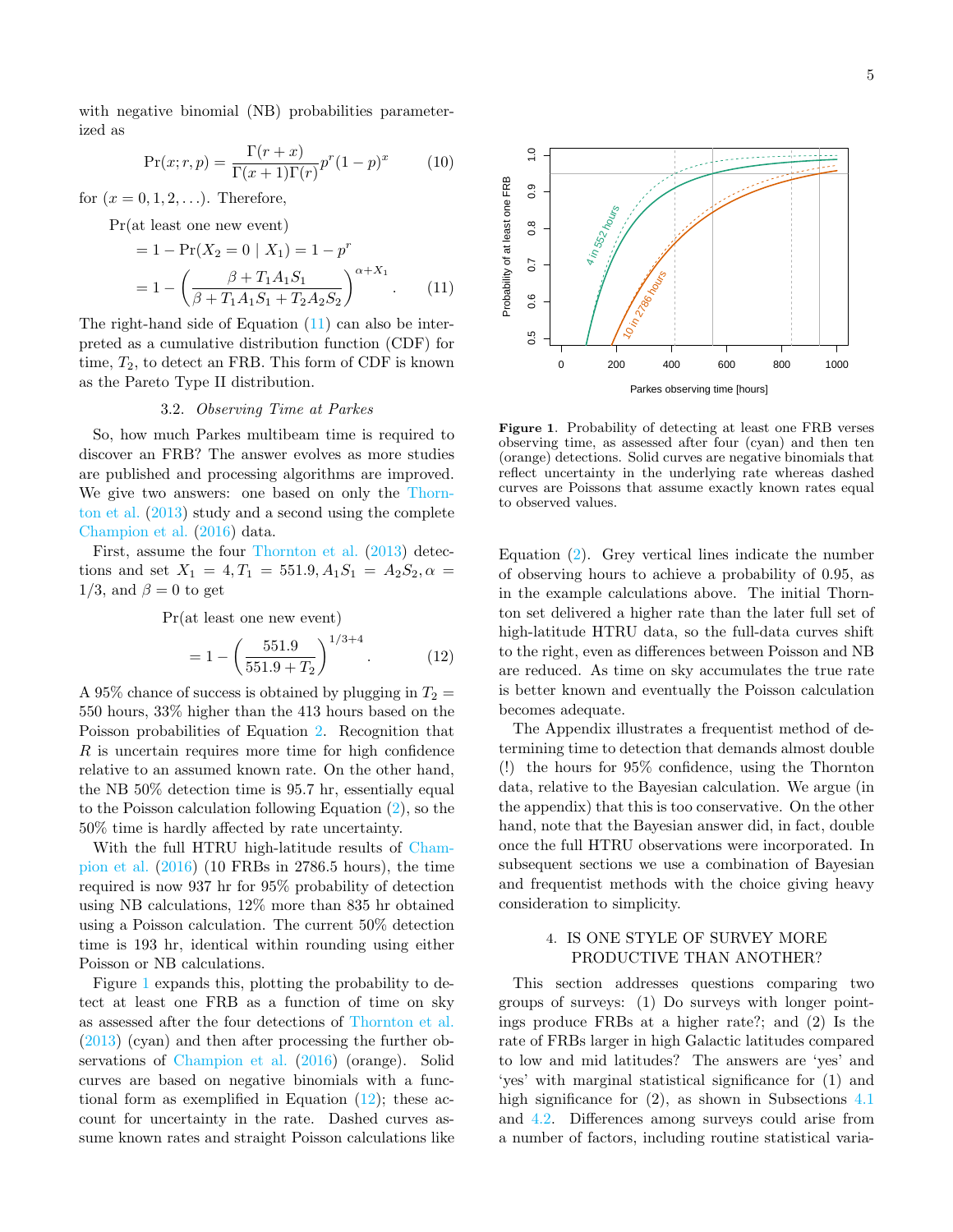tion, actual differences in underlying rates of transients, or some unidentified observational bias separating the groups. Next, we show how to compare rates with a formal statistical analysis.

Extend the notation in Equation [\(3\)](#page-3-2) to include include two sets of surveys and model their event counts  $X \equiv$  $(X_1, \ldots, X_K)$  and  $\mathbf{Y} \equiv (Y_1, \ldots, Y_L)$  as

$$
[X_i|R_x] \stackrel{\text{ind}}{\sim} \text{Poisson}(R_x E_{xi}) \quad (i = 1, ..., K) \quad (13a)
$$

$$
[Y_i|R_y] \stackrel{\text{ind}}{\sim} \text{Poisson}(R_y E_{yi}) \quad (i = 1, \dots, L) \tag{13b}
$$

$$
R_x, R_y \stackrel{\text{ind}}{\sim} \text{Gamma}(\alpha, \beta). \tag{13c}
$$

Sensitivity factors can be multiplied into the exposures as described in Equation  $(3d)$  to account for known differences between the groups of surveys. The following analysis determines if the underlying rates differ even after accounting for such known effects.

Equation [\(8\)](#page-3-4) extends to provide (statistically independent) posterior distributions of  $R_x$  and  $R_y$ 

$$
[R_x \mid \mathbf{X}, \mathbf{Y}] \sim \Gamma(\alpha + X_{\cdot}, \beta + E_x_{\cdot}), \tag{14a}
$$

$$
[R_y \mid \mathbf{X}, \mathbf{Y}] \sim \Gamma(\alpha + Y, \beta + E_y.) \tag{14b}
$$

where  $X = X_1 + \cdots + X_K$  and  $Y = Y_1 + \cdots + Y_L$  are the total numbers of events and  $E_x$  and  $E_y$  are the corresponding total exposures.

Our interest is to compare rates  $R_x$  and  $R_y$ . A standard result in probability states that the ratio of independent gamma distributions is a scaled F distribution. In particular, the posterior distribution for the ratio of rates is [\(Price & Bonett](#page-14-22) [2000\)](#page-14-22)

<span id="page-5-2"></span>
$$
\left[\frac{R_x}{R_y} \middle| \mathbf{X}, \mathbf{Y}\right] \sim \frac{\hat{R}_x}{\hat{R}_y} \cdot \mathcal{F}(m = 2\alpha + 2X_{\cdot}, n = 2\alpha + 2Y_{\cdot})
$$
\n(15)

where  $\hat{R}_x \equiv (\alpha + X.)(\beta + E_x.)^{-1}, \ \hat{R}_y \equiv (\alpha + Y.)(\beta + E_y)$  $(E_y)$ <sup>-1</sup>, and  $\mathcal{F}(m,n)$  denotes an F-distributed random variable with  $n$  numerator and  $m$  denominator degrees of freedom. Therefore a 95% credible interval for the ratio of rates is

<span id="page-5-4"></span>
$$
\frac{\hat{R}_x}{\hat{R}_y} \cdot Q_F(0.025; n, m) \le \frac{R_x}{R_y} \le \frac{\hat{R}_x}{\hat{R}_y} \cdot Q_F(0.975; n, m). \tag{16}
$$

where *n* and *m* are indicated in Equation [\(15\)](#page-5-2) and  $Q_F$ is the quantile function of the  $F$  distribution. If the interval contains the value 1.0, then it is plausible (at the 95% level) that the two types of surveys have equal FRB detection rates. Finally, the posterior probability of the first survey style being less productive than the second is

$$
\Pr[R_x < R_y \mid \mathbf{X}, \mathbf{Y}] = \Pr\left[\frac{\hat{R}_x}{\hat{R}_y} \cdot \mathcal{F}(n, m) < 1\right] \\
= P_F(\hat{R}_y / \hat{R}_x; n, m) \tag{17}
$$

where  $P_F$  is the F cumulative distribution function.

This method assumes that common rates  $(R_x, R_y)$  are appropriate within each group of studies. Section [5](#page-7-0) explains how to test whether a common rate is plausible within a group.

## <span id="page-5-1"></span>4.1. Is there a notable difference between 'scan wide' and 'look long' survey styles?

The HTRU high-Galactic latitude survey [\(Champion](#page-14-0) [et al.](#page-14-0) [2016\)](#page-14-0) consisted of more than 30k pointings, each 270 s in duration. The survey discovered ten FRBs in 116 days of on-sky time—one every 11.6 days, on average. On the same Parkes 13-beam instrument with a similar setup, [Ravi et al.](#page-14-1) [\(2015\)](#page-14-1) found a single FRB in a short study with 2.8 days of on-sky time by focusing on a single field around the Carina dwarf galaxy. Similarly [Petroff et al.](#page-14-2) [\(2015\)](#page-14-2) found one in a short study with 3.6 days of on-sky time by deep search of only 8 fields with previous FRB detections. This raises the question: Is the 'look long' style of observation notably more productive than the 'scan wide' style?

<span id="page-5-3"></span>Combining the two 'look long' surveys, gives two detections from a cumulative exposure of  $E_{\text{long}} = 85.5$ deg<sup>2</sup> hr compared to ten detections from  $E_{\text{wide}} = 1,549$ deg<sup>2</sup> hr in the 'scan wide' HTRU study [\(Champion](#page-14-0) [et al.](#page-14-0) [2016\)](#page-14-0). These surveys all have a flux sensitivity of 0.56 Jy. The top panel of Figure [2](#page-6-1) shows the two posterior distributions of detection rates with the Parkes multi-beam setup, obtained by plugging exposures and FRB counts into Equation [\(14\)](#page-5-3) with the neutral prior  $(\alpha = 1/3, \beta = 0)$ . Colored marks on the bottom axis indicate means of the distributions. Although the nominal rates differ by a factor of 3.6, large uncertainty from the two 'look long' surveys (orange) bridges across the narrower 'scan wide' distribution (cyan). Systematically different rates are not strongly indicated.

The bottom panel of Figure [2](#page-6-1) quantifies the result by plotting the probability density function for  $R_{\text{long}}/R_{\text{wide}}$ using Equation [\(15\)](#page-5-2) with  $(X, Y) = (2, 10), (E_x, E_y) =$  $(E_{\text{long}}, E_{\text{wide}}) = (85.5, 1549)$ . The estimated ratio is  $\hat{R}_{\rm long}/\hat{R}_{\rm wide} = [(1/3+2)/85.5][(1/3+10)/1549]^{-1} = 4.1$ with 95% credible interval (0.59, 13.6), calculated from Equation [\(16\)](#page-5-4) and indicated by the shaded region. The interval contains a ratio of 1.0 so the data suggest, but do not demand, a conclusion of  $R_{\text{long}} > R_{\text{wide}}$ ; Equation [\(17\)](#page-5-5) puts the posterior probability at 0.93 and we caution against coming up with hypotheses that match idiosyncrasies observed in a small number of surveys and retrofitting an astronomical theory.

### <span id="page-5-0"></span>4.2. Are FRBs more rare in low and mid Galactic latitudes compared to high latitudes?

<span id="page-5-5"></span>[Petroff et al.](#page-14-14) [\(2014\)](#page-14-14) concluded that the absence of FRB detections in the HTRU intermediate latitude sur-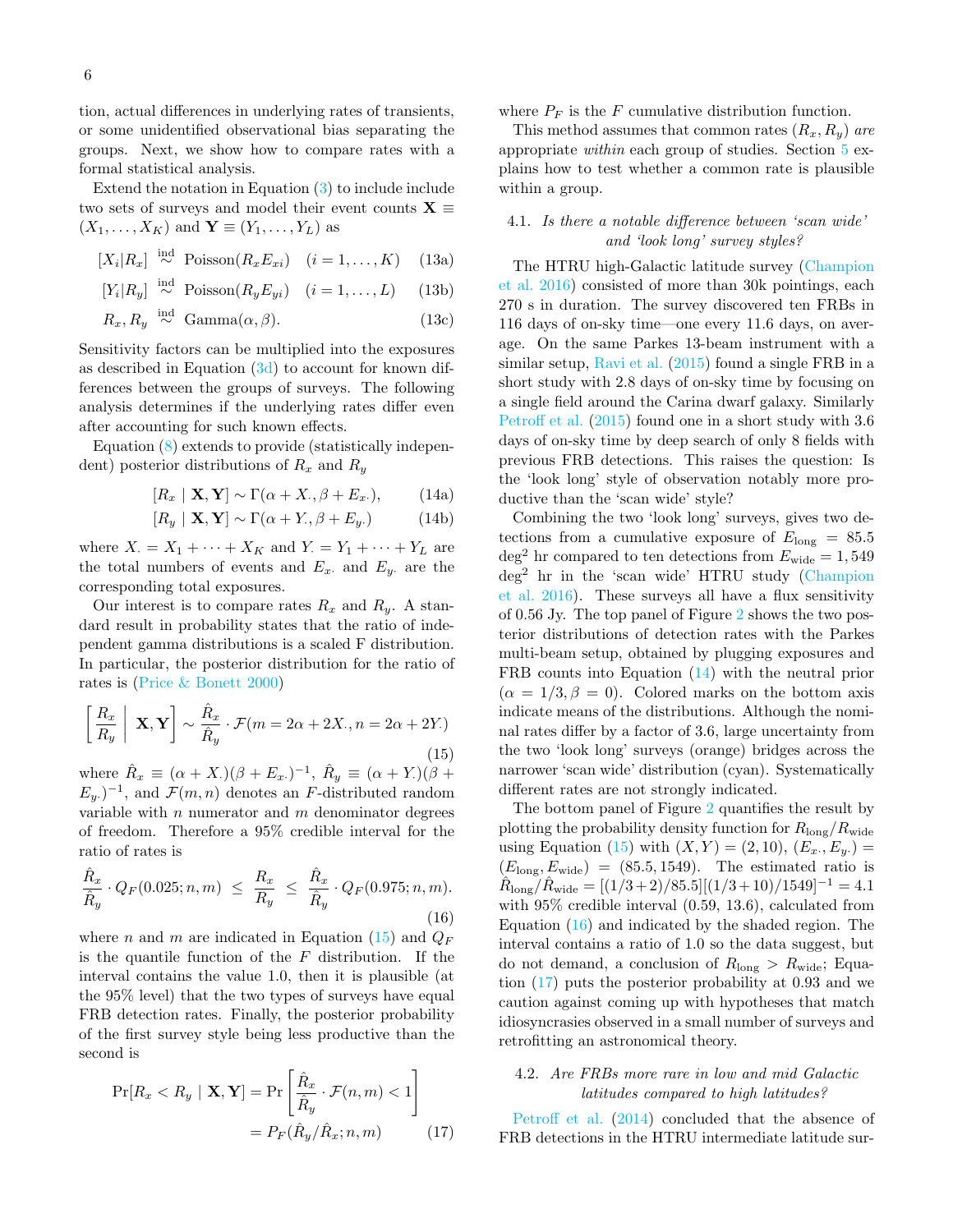

<span id="page-6-1"></span>Figure 2. Top: Posterior probability density functions (pdfs) for the FRB rates in a 'scan wide' survey [\(Champion](#page-14-0) [et al.](#page-14-0) [2016,](#page-14-0) cyan, HTRU high latitude) and in the combination of two 'look long' studies [\(Ravi et al.](#page-14-1) [2015;](#page-14-1) [Petroff](#page-14-2) [et al.](#page-14-2) [2015,](#page-14-2) orange). The two 'look long' detections suggest a higher rate but large uncertainty prevents a definite conclusion. Bottom: Probability density function for the ratio of rates,  $R_{\text{long}}/R_{\text{wide}}$ . The vertical line is at a ratio of one. Shading indicates 95% credible bounds with the lower bound below a value of one.

vey was indicative of a significantly lower rate compared to the four high latitude detections reported in [\(Thorn](#page-14-3)[ton et al.](#page-14-3) [2013\)](#page-14-3) at the time. [Burke-Spolaor & Bannister](#page-14-8) [\(2014\)](#page-14-8) arrive at a similar result in a joint analysis of multiple surveys at high, mid, and low Galactic latitudes. Now, with further observations and employing our statistical framework, we ask: Are Galactic latitude difference still significant? We compare the five high-Galactic-latitude surveys in Table [1](#page-2-0) to the two mid latitude and four low latitude surveys. Recall that quoted sensitivity values have already taken into account the sensitivity loss implied for the additional sky temperature contributed by the Galaxy, and the added scattering and dispersion that is imparted to an extragalactic pulse by traveling through the Galaxy before being seen at Earth. These effects are more severe at lower Galactic latitudes, lowering their sensitivity to extragalactic pulses. As in [Burke-Spolaor et al.](#page-14-7) [\(2016\)](#page-14-7), these sensitivity corrections are based on the sky temperature model of [de Oliveira-Costa et al.](#page-14-23) [\(2008\)](#page-14-23) and the Galactic electron density model of [Cordes & Lazio](#page-14-24) [\(2002\)](#page-14-24).

If FRB pulses are distributed uniformly through the Universe without significant luminosity evolution, then the rate of FRBs detectable above a given flux value  $F$ is proportional to  $F^{-3/2}$ , where 3 is the volume increase with distance and 2 is the flux decay with distance. This is known as Euclidian scaling. More generally, powerlaw scaling has the rate above  $F$  proportional to  $F^{-b}$ where  $b > 0$  is known as the source count index.

In this section, we assume Euclidian scaling and therefore utilize the 1 Jy equivalent exposures,  $E_{1\text{Jy}}$ , from Table [1](#page-2-0) computed as

<span id="page-6-0"></span>
$$
E_{1\text{Jy}} = \text{Exposure} \left(\frac{\text{Sensitivity}}{1\text{Jy}}\right)^{-3/2}.
$$
 (18)

The numbers of detections in high-, mid-, and lowlatitude surveys are, respectively, (13, 1, 1) with cumulative (1 Jy) exposures of  $(E_{\text{high-lat}}, E_{\text{mid-lat}}, E_{\text{low-lat}})$  =  $(4782.0, 1693.8, 5941.8) deg<sup>2</sup> hr.$ 

Figure [3](#page-6-2) shows separate posterior distributions for the three rates using Equation [\(8\)](#page-3-4) with neutral priors ( $\alpha =$  $1/3, \beta = 0$ . The pdfs tell most of the story—namely, high- and low-lat are well-separated and mid-lat is closer to low but also overlaps high somewhat. Plugging  $(X,Y) = (13,1)$  and  $(E_x, E_y) = (4782.0, 1693.8)$  into Equation [\(15\)](#page-5-2) produces the probability density function for  $R_{\text{mid}}/R_{\text{high}}$  and Equation [\(17\)](#page-5-5) provides the posterior probability of  $R_{\text{mid}} < R_{\text{high}}$  as  $P_F(1/0.282; 2.67, 26.7) =$ 0.968. Similarly  $Pr(R_{\text{low}} < R_{\text{high}}) = 0.99995$ . So, under the assumption of Euclidian scaling, we find very strong evidence of lower rates at lower Galactic latitudes.

Because the survey sensitivities used here have already been corrected for effects that dampen Galactic plane sensitivity, as previously reported in [Burke-Spolaor &](#page-14-8) [Bannister](#page-14-8) [\(2014\)](#page-14-8), this result is significant in that the



<span id="page-6-2"></span>Figure 3. Posterior probability density functions (pdfs) for the FRB rate in high- (cyan), intermediate- (orange), and low-Galactic latitude surveys (grey). The low and high distributions are well-separated but mid overlaps both of the others.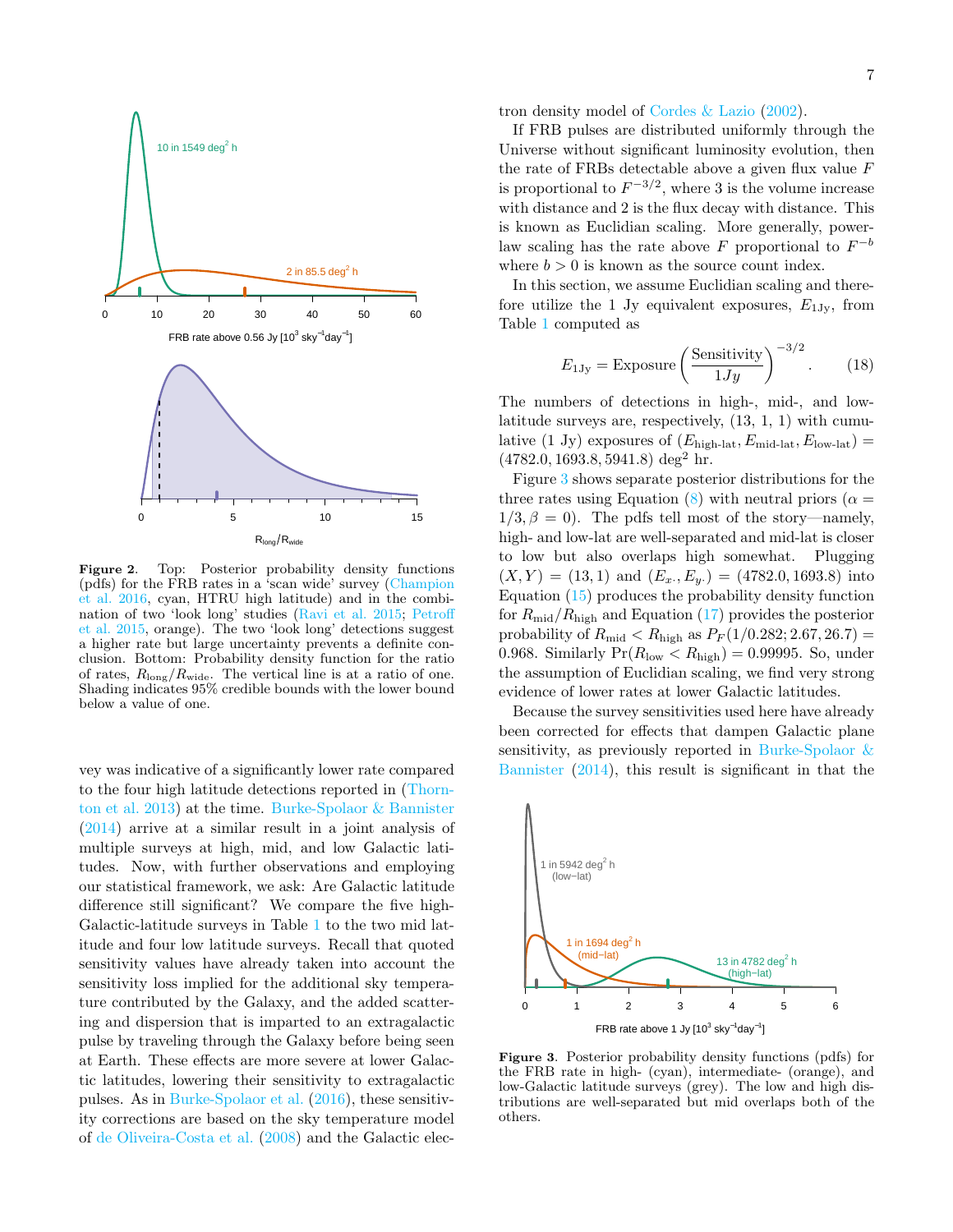[Cordes & Lazio](#page-14-24) [\(2002\)](#page-14-24) electron density model appears to not adequately explain the dependence of FRB rates on Galactic latitude. The remaining significant difference in rates at high and low latitudes may be accounted for by latitude-dependent scintillation [\(Macquart & John](#page-14-25)[ston](#page-14-25) [2015\)](#page-14-25) and errors in the [Cordes & Lazio](#page-14-24) [\(2002\)](#page-14-24) model, among other possibilities.

## <span id="page-7-0"></span>5. DOES A COLLECTION OF FRB SURVEYS FOLLOW A COMMON UNDERLYING RATE?

Several papers (e.g., [Burke-Spolaor & Bannister](#page-14-8) [2014;](#page-14-8) [Rane et al.](#page-14-18) [2016\)](#page-14-18) have considered whether results across multiple surveys at multiple facilities are consistent with a single common rate, after accounting for known differences in sensitivities. Outside astronomy it is not unusual for rare event counts to vary substantially beyond what would be expected from strictly Poisson statistics and, in these cases, it is important to use a statistical model that admits random survey-to-survey biases. Extra-Poisson variation is known as over-dispersion in literature on generalized linear models (GLMs) including Poisson regression. The statistical term overdispersion is not related to frequency dispersion of electromagnetic waves; rather, it refers to additional variation beyond what is expected from a nominal (e.g., Poisson) statistical model. Here we describe how to check for such extra-Poisson variation. The statistical procedure is described first and then applied to evaluate whether a common rate is indicated in subgroups of the surveys of Table [1](#page-2-0) under an assumption of Euclidian scaling.

The probabilistic setup supposes that each of  $K$  surveys detects events at a distinct (unknown true) rate,  $R_i$   $(i = 1, \ldots, K)$  that differs from the underlying crosssurvey mean rate  $R_0$ . Specifically,

$$
[X_i|R_i] \stackrel{\text{ind}}{\sim} \text{Poisson}(E_i R_i) \tag{19}
$$

$$
R_i \stackrel{\text{ind}}{\sim} \text{Gamma}(\alpha = r, \ \beta = r/R_0) \tag{20}
$$

$$
\Rightarrow \qquad X_i \stackrel{\text{ind}}{\sim} \text{NB} \left( r, \ p_i = \frac{r}{r + E_i R_0} \right) \tag{21}
$$

for  $i = 1, ..., K$  and where r and  $R_0$  are unknown parameters in the negative binomial model. Surveyspecific rates,  $R_i$  have common expectation  $\alpha/\beta = R_0$ and standard deviation  $\sqrt{\alpha}/\beta = R_0 r^{-1/2}$ . The case  $r = \infty$  corresponds to no survey-to-survey variation in the underlying rates; i.e.  $R_i = R_0$ . Event counts,  $X_i$ , have expectations  $r(1-p)/p = E_i R_0$ , proportional to exposures. Because multiple surveys inform on parameters r and  $R_0$  (equivalently,  $\alpha$  and  $\beta$ ) we are not setting them to the neutral gamma values as in Sections [3.1](#page-3-5) and [4,](#page-4-0) where a prior represented initial uncertainty on a single underlying rate. In fact, to keep the analysis within the scope of widely available statistics software, Sections [5](#page-7-0) and [6](#page-8-1) use likelihood-based frequentist methods—maximum likelihood estimates of  $(r, R_0)$ and, similarly, likelihood-based uncertainties. This section is distinctly frequentist, even though the NB likelihood  $(21)$  is obtained from  $(20)$  and  $(19)$  by application of Bayes' rule. A fully Bayesian analysis of this setup requires MCMC.

The Likelihood Ratio Test (LRT) (see [Cameron &](#page-14-26) [Trivedi](#page-14-26) [2013,](#page-14-26) Section 3.4) for comparing  $r = \infty$  (a single common rate) against  $r < \infty$  (varied rates) uses the statistic

<span id="page-7-4"></span>
$$
\Delta = 2 \left[ \max_{r, R_0} \mathcal{L}(r, R_0) - \max_{R_0} \mathcal{L}(\infty, R_0) \right]
$$
 (22)

where  $\mathcal L$  is the log-likelihood function for the negative binomial

$$
\mathcal{L}(r, R_0) = \sum_{i} \left[ \ln \left( \frac{\Gamma(r + X_i)}{\Gamma(X_i + 1)\Gamma(r)} \right) + r \ln \left( \frac{r}{r + E_i R_0} \right) + X_i \ln \left( \frac{E_i R_0}{r + E_i R_0} \right) \right].
$$
\n(23)

The first term in  $\Delta$  (Equation [22\)](#page-7-4) requires 2D numerical maximization which could occur at  $r = \infty$  indicating no evidence of heterogeneous rates, i.e.  $\Delta = 0$ . The second term corresponds to the case of independent Poisson counts with well-known maximum likelihood estimate  $\hat{R}_0 \equiv \sum_i X_i / \sum_i E_i$  and maximized log-likelihood equal to

$$
\max_{R_0} \mathcal{L}(\infty, R_0)
$$
  
= 
$$
\sum_i \left[ X_i \ln(E_i \hat{R}_0) - \ln \Gamma(X_i + 1) - E_i \hat{R}_0 \right].
$$
 (24)

If  $\Delta$  exceeds zero, the p-value for homogeneity is

<span id="page-7-5"></span>p-value = 
$$
\frac{1}{2} \Pr[\chi_1^2 > \Delta] = \Phi(-\Delta^{1/2})
$$
 (25)

<span id="page-7-3"></span><span id="page-7-2"></span><span id="page-7-1"></span>where the factor  $\frac{1}{2}$  adjusts the usual LRT confidence for a nonstandard limiting distribution of  $\Delta$  [\(Lawless](#page-14-27) [1987\)](#page-14-27),  $\chi_1^2$  represents a chi-squared random variable with one degree of freedom, and  $\Phi(\cdot)$  is the standard normal cumulative distribution function. A small p-value (e.g. 0.05 or less) is evidence of heterogeneous rates. With small counts, computed p-values tend to understate the actual evidence [\(Lawless](#page-14-27) [1987\)](#page-14-27). Monte Carlo simulations can be used to recalibrate p-values if this is a concern.

## 5.1. Is a Common Rate Plausible in the Surveys of Table [1?](#page-2-0)

As in Section [4.2](#page-5-0) we standardize exposures to a sensitivity of 1 Jy, assuming Euclidian scaling. That is, the  $(X_i, E_i)$  of Equation [21](#page-7-1) are identified with columns  $(N_{\text{FRB}}, E_{1 \text{Jy}})$  in Table [1.](#page-2-0) Figure [4](#page-8-2) plots 95% credible intervals for FRB rates above 1 Jy. Endpoints are 2.5% and 97.5% quantiles of survey-specific gamma distributions given by Equation  $(8)$ . Median values are shown as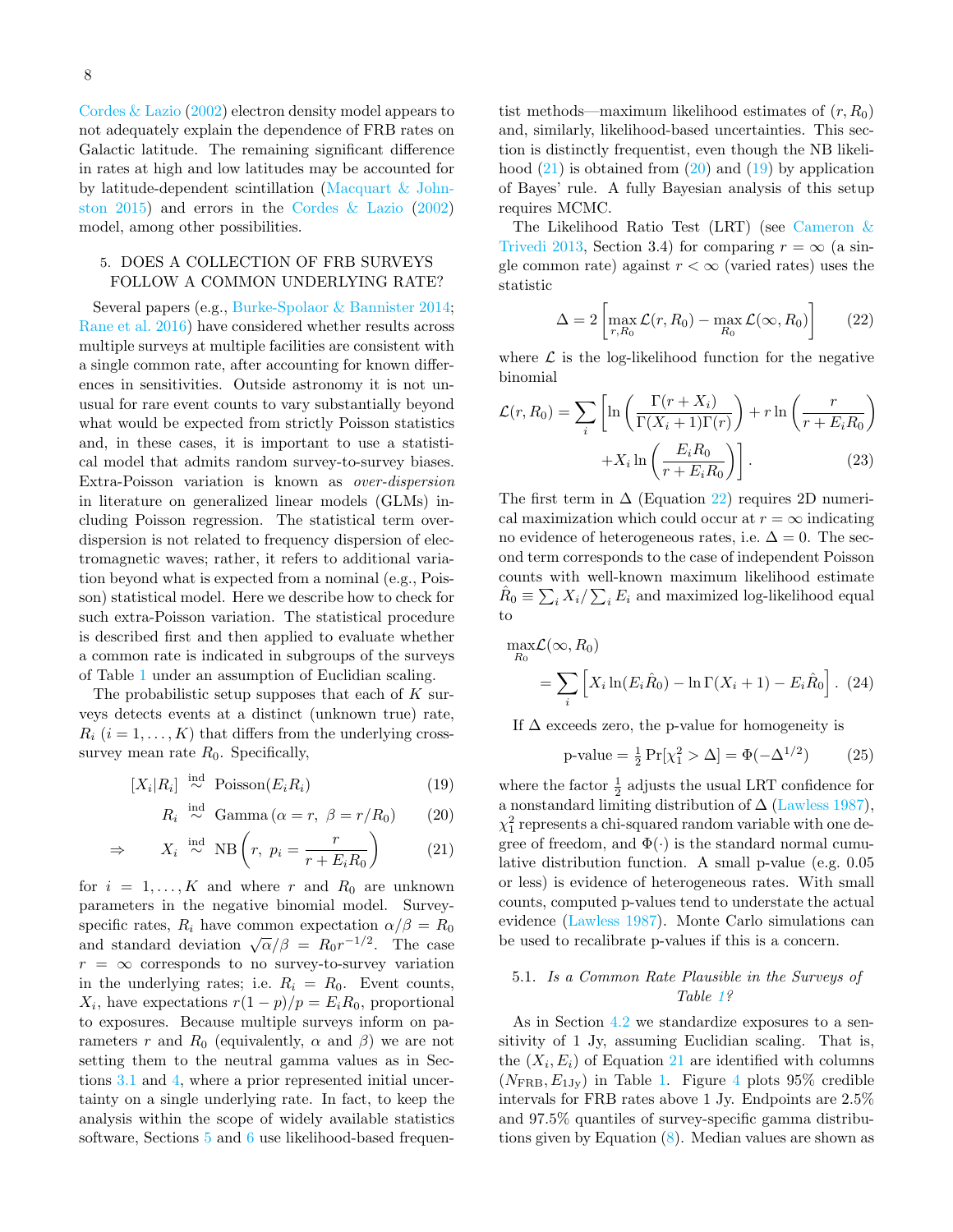

<span id="page-8-2"></span>Figure 4. Estimated rates of FRBs above at 1 Jy for each of twelve surveys listed in Table [1,](#page-2-0) assuming Euclidian scaling. The intervals are plotted at the 2.5% and 97.5% quantiles of gamma distributions given by Equation [\(8\)](#page-3-4). Points indicate posterior medians for surveys with detections. Note that the non-detection of Kea10 is discordant with lower bounds of Pet15, Rav15 and Cha16.

points for the surveys that detected one or more FRBs. Surveys with no detections are shown with left-facing arrows instead of lower bounds. The figure suggests that a common rate cannot adequately represent these data. For example, the upper limit of Kea10 is below the lower limits of Cha16, Rav15, and almost Pet15.

The formal likelihood ratio test for extra-Poisson variation proceeds as follows. Maximized likelihood values are  $\max_{r,R_0} \mathcal{L}(r, R_0) = -15.879$  and  $\max_{R_0} \mathcal{L}(\infty, R_0) =$ −18.414. The corresponding maximum likelihood rates are  $\hat{R}_0 = 1224$  and 1194 sky<sup>-1</sup> day<sup>-1</sup>, respectively. Equation [\(22\)](#page-7-4) gives  $\Delta = 2 \cdot (18.414 - 15.879) = 5.07$ and Equation [\(25\)](#page-7-5) provides the p-value of  $\Phi(-\sqrt{5.07}) =$ 0.012. That is, the survey results strongly indicate heterogeneous underlying Poisson rates, assuming Euclidian scaling.

Heterogeneity is no surprise given the conclusion in Section  $4.2$  of a higher rate at high Galactic latitude. In fact, Figure [4](#page-8-2) groups the twelve surveys by Galactic latitude to visually highlight differences. Applying the likelihood ratio test to only the high latitude data gives  $\Delta = 0$ , meaning no evidence of extra-Poisson variation. The same holds for the combined mid- and low-latitude subset. The next section further considers evidence of a higher rate at high latitude.

## <span id="page-8-1"></span>6. WHAT IS THE TREND OF FRB RATE WITH FLUX LIMIT?

This section describes and demonstrates fitting of a power-law to the rate,  $\mathcal{R}(F)$ , of FRBs exceeding flux  $F$ :

$$
\mathcal{R}(F) = \mathcal{R}_0 F^b \qquad \Leftrightarrow \qquad \ln \mathcal{R}(F) = a + b \ln F \tag{26}
$$

where  $a = \ln \mathcal{R}_0$ . Nominally, one would anticipate that a survey with flux sensitivity limit  $F$  would detect a Poisson number of FRBs with expectation equal to  $\mathcal{R}(F)$ multiplied by the time×area exposure of the survey. Poisson regression would be a good starting point for estimating  $\mathcal{R}(F)$  but an important extension allows for

extra-Poisson variation. [Cameron & Trivedi](#page-14-26) [\(2013\)](#page-14-26) discuss relevant methods and the core ingredient, as might be expected, is the negative binomial distribution. We now present the basics of NB regression in the context of estimating  $\mathcal{R}(F)$ .

### 6.1. Negative Binomial Regression

<span id="page-8-0"></span>As previously, let  $i = 1, ..., K$  index a collection of surveys and define

$$
F_i = \text{minimum detectable flux [Jy]} \tag{27a}
$$
  

$$
R_i = \text{unknown event rate [deg-2hr-1] (assuming S_i = 1)
$$
  
(27b)

in addition to the notation of Equation  $(3)$ . We want the expected value of  $R_i$  to be given by the power-law curve  $\mathcal{R}(F_i)$  and we also want to allow for random survey biases that are not already included in the known sensitivity factors  $S_i$ . Such biases may stem from instrumentation or astronomical factors that are not yet understood. The model for FRB counts is then (for  $i=1,\ldots,K$ 

$$
[X_i|R_i] \stackrel{\text{ind}}{\sim} \text{Poisson}(R_i E_i),\tag{28}
$$

<span id="page-8-5"></span><span id="page-8-3"></span> $R_i \stackrel{\text{ind}}{\sim} \text{Gamma}(\alpha = r, \beta_i = r / \mathcal{R}(F_i)),$  (29)

$$
\Rightarrow \qquad X_i \stackrel{\text{ind}}{\sim} \text{NB} \left( r, p_i = \frac{r}{r + E_i \mathcal{R}(F_i)} \right). \tag{30}
$$

Survey *i* has underlying rate,  $R_i$  with expectation  $\alpha/\beta_i = \mathcal{R}(F_i)$  and proportional standard deviation  $\sqrt{\alpha}/\beta_i = \mathcal{R}(F_i) r^{-1/2}$ . As  $r \to \infty$ , the random survey biases become negligible,  $R_i = \mathcal{R}(F_i)$ , and the model collapses to Poisson regression. For finite  $r$  the expected count for survey i is  $r(1-p)/p = E_i \mathcal{R}(F_i)$ , the exposurescaled rate. As in Section [5,](#page-7-0) multiple surveys inform on the parameters in Equation  $(29)$  and we use the maximum likelihood paradigm for estimation.

<span id="page-8-4"></span>Maximum likelihood estimates (and log-likelihoodbased uncertainties) of the parameters  $a, b, r$  in Model [\(26,](#page-8-4) [30\)](#page-8-5) can be obtained from standard GLM software, such as provided in the MASS [\(Venables &](#page-14-28) [Ripley](#page-14-28) [2002,](#page-14-28) Section 7.4) package in R [\(R Core Team](#page-14-29) [2015\)](#page-14-29). The calculations below use MASS functions to estimate  $\mathcal{R}(F)$  from twelve FRB surveys. More generally, the log-linear form of  $\mathcal{R}(F)$  in Equation [26](#page-8-4) is readily generalized to include other additive predictors beyond  $\ln F$  and we use this capability below to fit different intercepts to low/mid- vs. high Galactic-latitude surveys.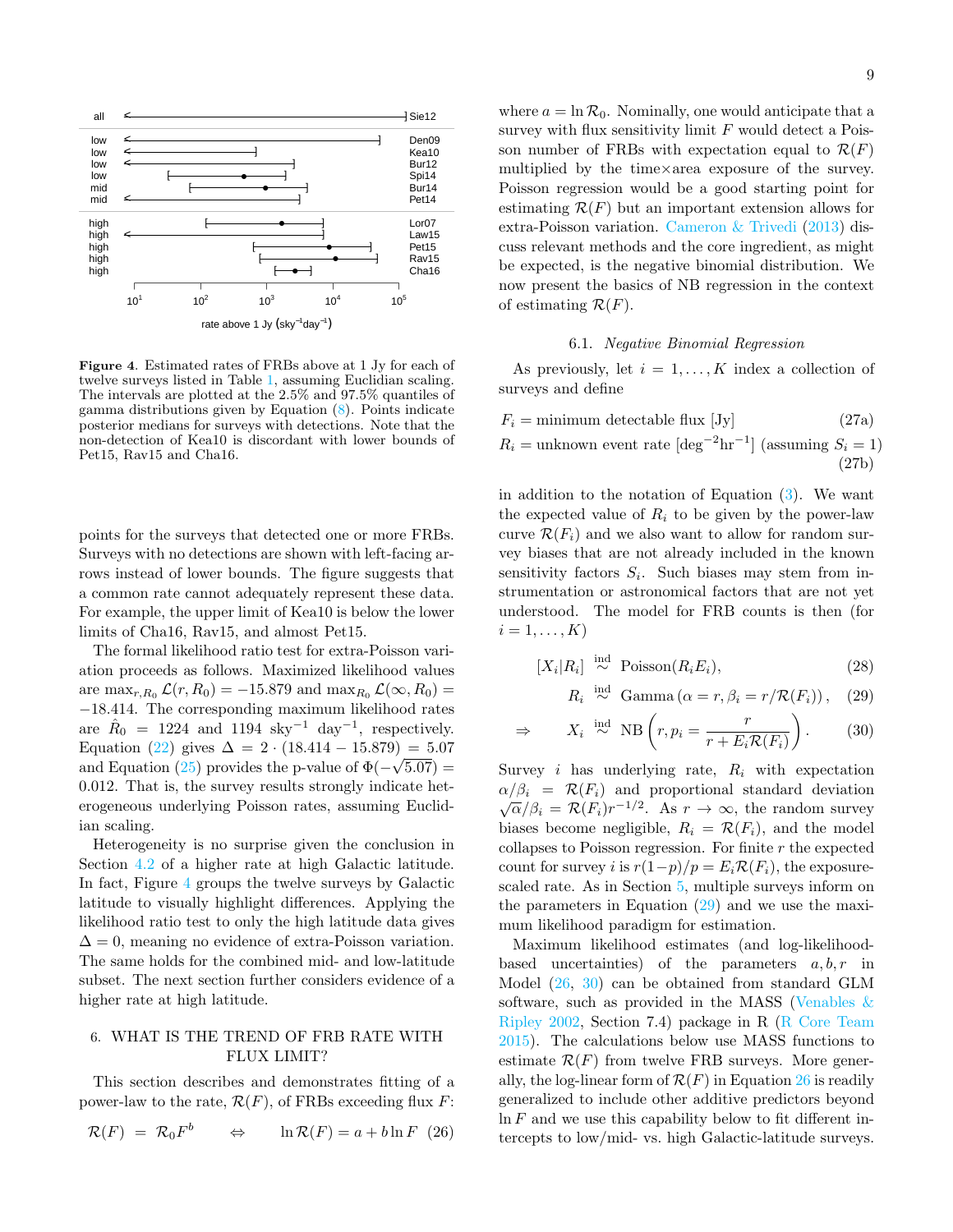

<span id="page-9-0"></span>Figure 5. Estimated FRB rate versus flux (solid black) using negative binomial regression on the data in Table [1,](#page-2-0) less Tho13. The 95% confidence region for  $\mathcal{R}(F)$  (shaded) includes both Euclidian scaling (steeper dashed, slope = -3/2) and b=1 scaling (shallower dashed). A vertical segment for each survey shows the central 95% credible interval from Equation [\(8\)](#page-3-4) using the neutral prior and points show posterior medians for surveys that detected FRBs.

Online supplemental materials provide simple R scripts showing how to use the software.

Figure [5](#page-9-0) plots rate estimates and uncertainties from the data in Table [1](#page-2-0) (except Tho13). Points are medians of gamma distributions given in Equation [\(8\)](#page-3-4) with the neutral prior  $(\alpha = 1/3, \beta = 0)$ ; vertical segments are 95% credible intervals. Points are omitted for surveys with no detections. The solid trend line is the maximum likelihood estimate of  $\mathcal{R}(F)$  using negative binomial regression to fit the three parameters  $(a, b, r)$  in Equa-tions [\(26\)](#page-8-4) and [\(30\)](#page-8-5). The (negative) slope ( $\hat{b} = 1.17$ ) lies between the dashed reference slopes  $b = 3/2$  (Euclidian) and  $b = 1$  (inverse flux). The shaded region shows 95% confidence bands for  $\mathcal{R}(F)$ . From the power-law fit, the estimated rate of FRBs with flux above 1 Jy is

 $\mathcal{R}(1 \text{ Jy}) = 1491 \text{ sky}^{-1} \text{day}^{-1}$  with 95% confidence interval (521, 4268). The estimate from Euclidian scaling (steeper dashed) is  $1224$  sky<sup>-1</sup>day<sup>-1</sup> above 1 Jy, an exact match to the value computed in Section [5.](#page-7-0)

All vertical segments for the individual surveys intersect the confidence bands but a single trend line cannot be drawn through all of them, so there is some visual evidence of extra-Poisson variation. In particular, Kea10 (low latitude) and Cha16 (high latitude) are discordant. A likelihood ratio test for extra-Poisson variation can be conducted by extending the definition of  $\Delta$  (Equation  $22$ ) in Section [5](#page-7-0) to include b in the maximizations. The computed value is  $\Delta = 3.99$ , which is fairly large as indicated by a small p-value of 0.023 (Equation [25\)](#page-7-5); i.e., the data do not agree with an assumption of homoge-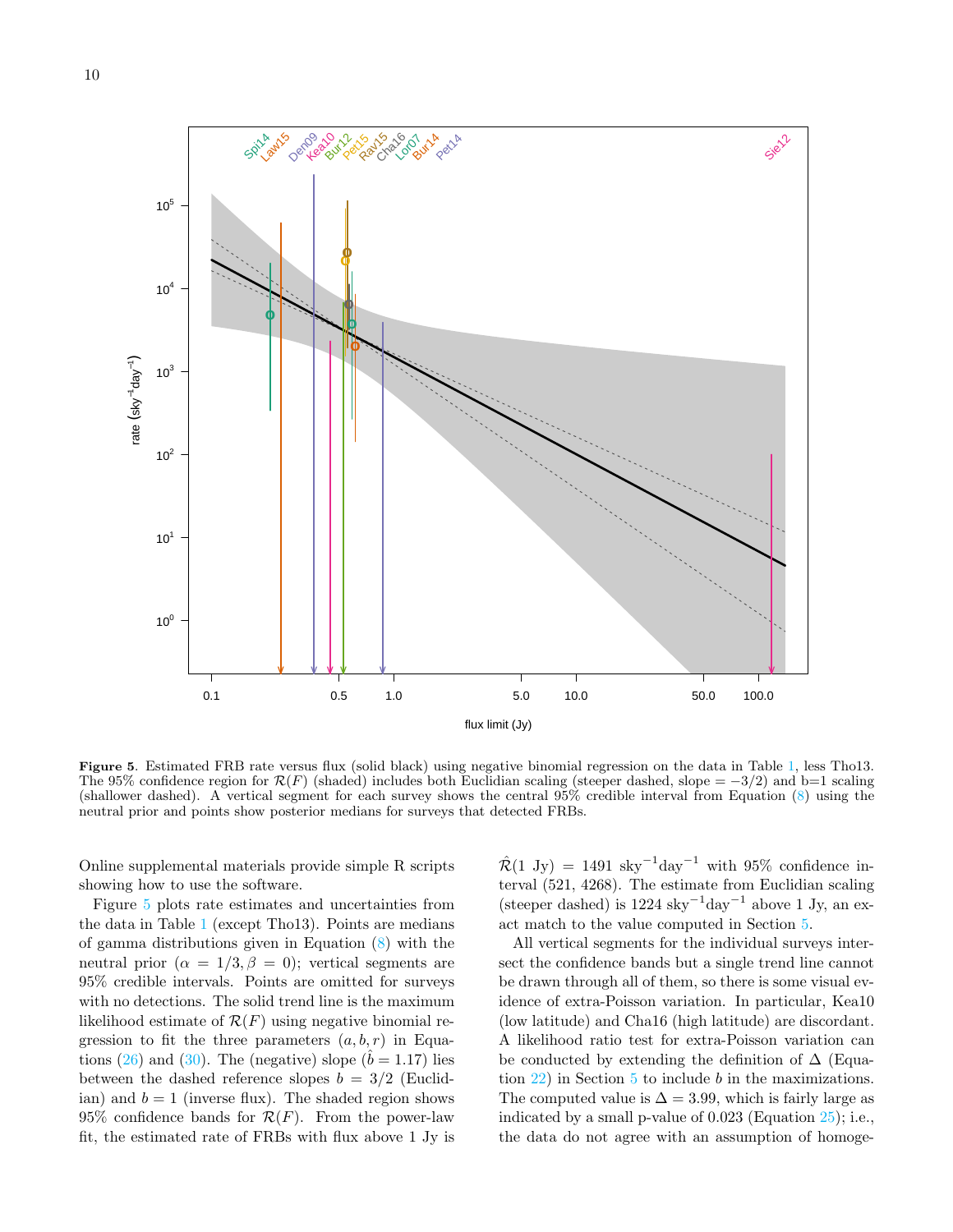

<span id="page-10-0"></span>Figure 6. Split estimates of FRB rates vs. flux limit for high-Galactic-latitude surveys (solid intervals and red trend line) and mid/low latitudes (dashed intervals and blue trend line). The common estimated slope is  $-\dot{b} = -1.39$ . Shaded regions indicate uncertainty on the trends. The difference in trend lines is statistically significant; see Table [2.](#page-11-0) Total exposure for Sie12 is allocated 1/3 to low/mid Galactic latitudes and 2/3 to high latitudes.

neous power-law rates across the surveys  $(R_i = \mathcal{R}(F_i)).$ Equation [\(29\)](#page-8-3) implies  $[R_i/\mathcal{R}(F_i)] \sim \text{Gamma}(r, r)$ , with standard deviation  $r^{-1/2}$ . The maximum likelihood es-timate of r (Equation [30\)](#page-8-5) is  $\hat{r} = 1.219$  so the underlying rates  $R_i$  deviate from the all-sky rate by  $\hat{r}^{-1/2} = 91\%$ (at  $1\sigma$ ).

The regression model can easily be extended to estimate different rates at high vs. mid and low Galactic latitudes, with a common source count index, b:

$$
\ln \mathcal{R}(F) = \begin{cases} a_{\text{high}} + b \ln F, & \text{for high Galactic latitude,} \\ a_{\text{med}} + b \ln F, & \text{for mid or low latitude.} \end{cases} \tag{31}
$$

Figure [6](#page-10-0) plots rate estimates. In this case we split the

total exposure of Sie12, assigning 1/3 to the mid/low latitudes and 2/3 to the high latitudes, in rough correspondence to the drift-scan used in that survey. Surveys categorized as low or medium Galactic latitude are shown with dashed credible intervals, whereas solid-line intervals indicate high latitude surveys. The cluster of (Parkes) high latitude surveys with sensitivities at about 0.55 Jy necks-down the shaded 95% credible bands in that region. Similar necking in the mid/low latitude bands opens a gap around 0.5 Jy, indicating the high latitude rate is statistically above that at mid/low latitudes. With this split-latitude trend, the estimated high latitude rate above 1 Jy flux is 2866 [sky<sup>-1</sup>day<sup>-1</sup>] with 95% confidence interval (1121, 7328). Relative uncer-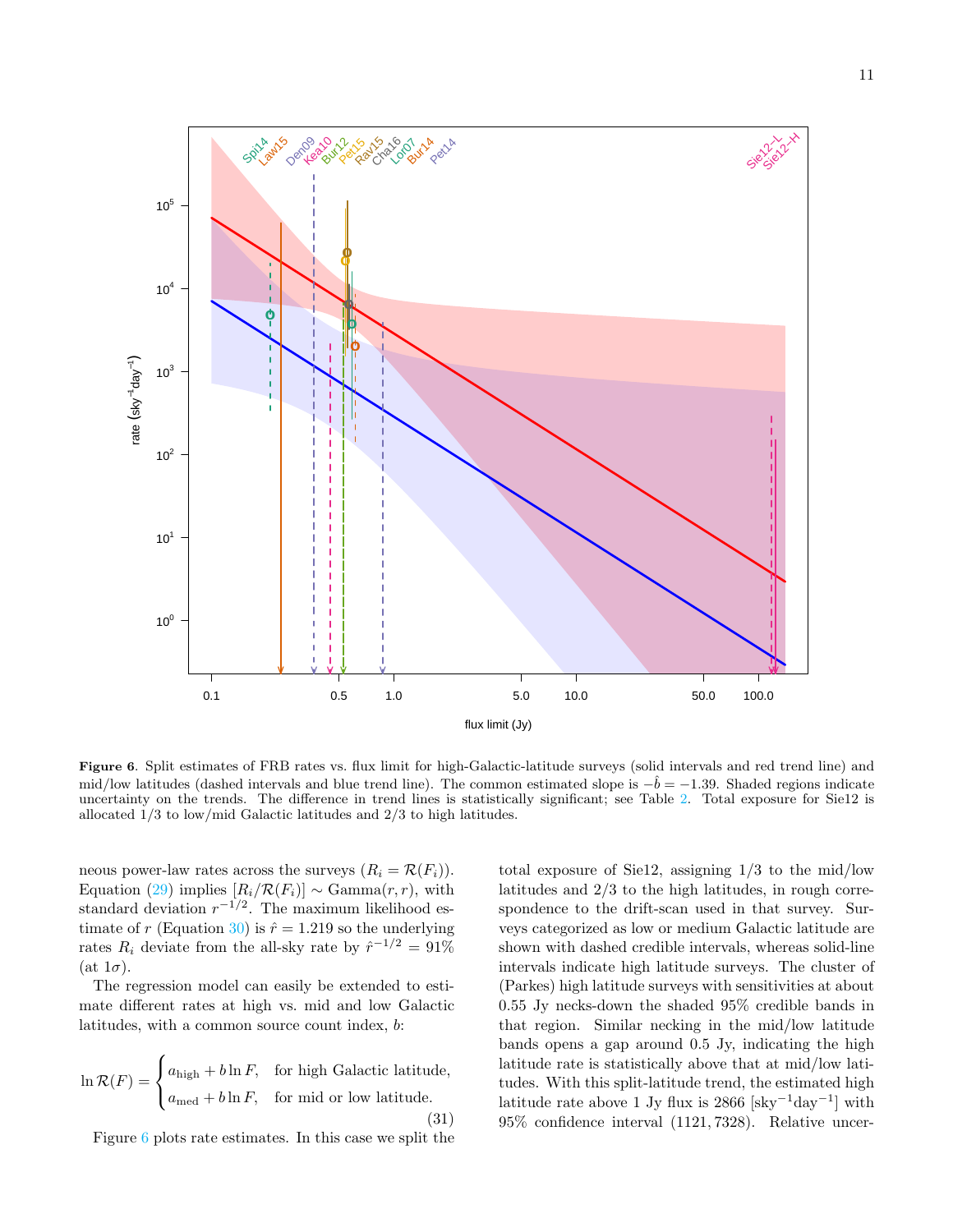|                                                                    | Figure 5     |                         |              | Figure $6 \longrightarrow$ Lawrence et al. (2016) |
|--------------------------------------------------------------------|--------------|-------------------------|--------------|---------------------------------------------------|
|                                                                    | all-sky      | $\text{low}/\text{mid}$ | high         | high                                              |
| $\mathcal{R}(1 \text{ Jy})$ [sky <sup>-1</sup> day <sup>-1</sup> ] | 1491         | 285                     | 2866         | 1315                                              |
| $95\%$ conf.                                                       | (521, 4268)  | (48, 1701)              | (1121, 7328) | (510, 2152)                                       |
| $\hat{\mathcal{R}}(2 \text{ Jy ms})$                               | 2397         | 502                     | 5042         | 1814                                              |
| $95\%$ conf.                                                       | (998, 5754)  | (110, 2279)             | (2775, 9162) | (1030, 3196)                                      |
| $\mathcal{R}(4 \text{ Jy ms})$                                     | 1065         | 191                     | 1920         | 1047                                              |
| $95\%$ conf.                                                       | (308, 3681)  | (25, 1466)              | (547, 6744)  | $(501, 2187)$ <sup>a</sup>                        |
| $\ddot{b}$ , index                                                 | 1.17         | 1.39                    |              | 0.79                                              |
| $95\%$ conf.                                                       | (0.19, 2.15) | (0.12, 2.67)            |              | (0.38, 1.22)                                      |
| std.dev. $R_i/R(F_i)$                                              | 91%          | $0\%$ (fit)             |              | $0\%$ (defined)                                   |

<span id="page-11-1"></span><sup>a</sup>This is the reported 99% confidence interval.

<span id="page-11-0"></span>**Table 2.** Summary of model fits shown in Figure [5](#page-9-0) and [6.](#page-10-0)  $\hat{\mathcal{R}}(1 \text{ Jy})$  is the estimated rate above 1 Jy flux whereas  $\hat{\mathcal{R}}(2 \text{ Jy ms})$ and  $\hat{\mathcal{R}}(4 \text{ Jy ms})$  are estimates above stated *fluence* limits, assuming a typical 3 ms pulse;  $\hat{b}$  is the power-law source count index. The final row reports extra-Poisson variation; that is, the estimated standard deviation of survey-specific relative biases in rates. Whereas 91% extra-Poisson variation is needed for the all-sky trend, none is needed for the split-latitude trends. Estimates in the final column, [Lawrence et al.](#page-14-6) [\(2016\)](#page-14-6), are discussed in Section [6.2.](#page-11-2)

tainty of the rate is minimized at 0.5 Jy where the 95% interval covers a factor of 3, even after the vast amount of observing represented by this collection of surveys. To reduce this uncertainty to, say  $\pm 10\%$  (at 95% confidence) would require a factor of  $(3/0.2)^2 = 225(!)$ times as much survey exposure. Constraining the FRB rate to this extent will require large area telescopes like the Canadian Hydrogen Intensity Mapping Experiment [\(Bandura](#page-14-30) [2014\)](#page-14-30).

Table [2](#page-11-0) summarizes differences between model fits, with *all-sky* referring to the single-trend fit of Figure [5](#page-9-0) and the pair of  $low/mid$  and high referring to the splitlatitude trends of Figure [6.](#page-10-0) Rate estimates are given for sensitivity thresholds of 1 Jy flux and 2 and 4 Jy ms fluence. Fluence-based rates assume a 3 ms pulse and are provided for comparison with two currently prominent estimates: [Champion et al.](#page-14-0) [\(2016\)](#page-14-0) estimate 2500 sky<sup>-1</sup>day<sup>-1</sup> above  $\sim$ 2 Jy ms, about half our estimate of 5402 and below our 95% confidence interval (2775, 9162). [Rane et al.](#page-14-18) [\(2016\)](#page-14-18) estimate 4400 above 4 Jy ms, more than double our estimate of 1920 but we think their method should have produced 3188 sky<sup>-1</sup> day<sup>-1</sup> (see discussion below). Either value falls within our 95% confidence interval (547, 6744). The final column of Table [2](#page-11-0) is discussed in Section [6.2](#page-11-2) below.

The source count index does not change much between the two model fits relative to its uncertainty, with values of  $b = 3/2$  and  $b = 1$  easily within the 95% confidence intervals. Note, however, that the low sensitivity (high flux limit) of [Siemion et al.](#page-14-13)  $(2012)$  gives that single survey substantial leverage in fitting b. One might wish for an additional low-sensitivity survey to reduce uncertainty but there is a better way. [Lawrence et al.](#page-14-6) [\(2016\)](#page-14-6) show how to incorporate the detected flux values to into estimation of  $\mathcal{R}(F)$  with no need for surveys covering a range of sensitivities.

One nice property of the split-latitude fit is that there is essentially no evidence of extra-Poisson variability as shown by the fitted standard deviation of  $R_i/R(F_i)$ equal to  $0\%$  in the last row of Table [2.](#page-11-0) That is, the two trend lines fit to all twelve surveys with no statistical evidence of survey-specific biases.

Our final comments concern the FRB rate estimate of [Rane et al.](#page-14-18) [\(2016\)](#page-14-18) who use Bayes' formula (their Equation (4)) with a uniform prior distribution, the specialcase gamma distribution with  $\alpha = 1, \beta = 0$ . This should produce slightly higher rate estimates that our neutral recommendation ( $\alpha = 1/3$ ,  $\beta = 0$ ). However, we cannot reproduce basic calculations in [Rane et al.](#page-14-18) [\(2016\)](#page-14-18). For example, the form of posterior given in Rane's Equation (6) is correct, and represents an exponential distribution with mean value  $K_1^{-1} = (fT_P A_P)^{-1} = 1484$ sky<sup>−</sup><sup>1</sup> day<sup>−</sup><sup>1</sup> , but Rane et al. calculate 220. Using data from Rane's Table 2 and their uniform prior we calculate an FRB rate of 3188 sky<sup>-1</sup> day<sup>-1</sup> above 4 Jy ms, quite different from Rane's value of 4400. Using the neutral gamma prior with Rane's data gives an even lower estimate of 2922 sky<sup>-1</sup> day<sup>-1</sup> above 4 Jy ms, in substantial better alignment with our 4 Jy ms estimate of 1920 at high Galactic latitude.

# <span id="page-11-2"></span>6.2. Comparison to [Lawrence et al.](#page-14-6) [\(2016\)](#page-14-6) and Other Considerations

The above negative binomial regression analysis follows the common practice of pairing half-max sensitivity with beam area at half-max as if the beam had a top-hat form with area and sensitivity given by FWHM values. [Lawrence et al.](#page-14-6) [\(2016\)](#page-14-6) utilize a non-homogeneous Poisson process model that incorporates the actual beam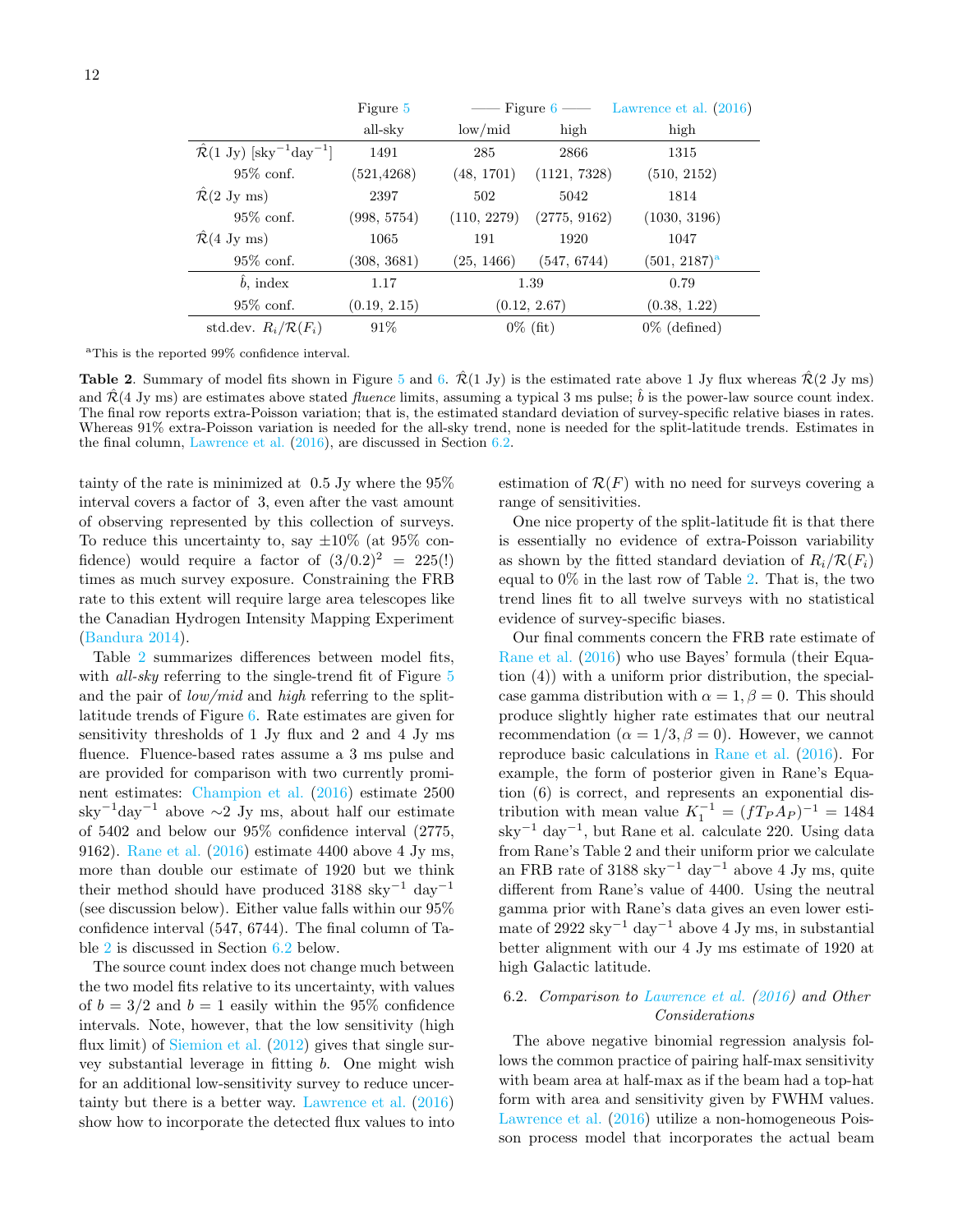form and fits to the collection of measured flux values for all FRBs detected in the surveys. Interestingly, a FWHM top-hat closely approximates the effective area at half-max sensitivity if the beam is Gaussian and the source count index is  $b = 3/2$ , Euclidian scaling, but understates the effective area for smaller values of the index.

The final column of Table [2](#page-11-0) gives high Galactic latitude estimates from [Lawrence et al.](#page-14-6) [\(2016\)](#page-14-6). Our rate above 1 Jy at high latitude is more than double theirs and their source count index is only  $\hat{b} = 0.79$ , compared to our 1.39. Their statistical uncertainty on b is also much less than ours. On the surface the analyses seem inconsistent. However, [Lawrence et al.](#page-14-6) [\(2016\)](#page-14-6) also demonstrate that a source count index of  $b = 0.79$  implies an equivalent beam area that is 83%  $(=(0.79 \ln 2)^{-1} - 1)$  *larger* than the top hat approximation used here. The value  $b = 0.79$  is well within our uncertainty and adjusting our rate for the larger effective area gives an adjusted rate of 1569 (= $2866/1.83$ ) sky<sup>-1</sup>  $\text{day}^{-1}$ , only 19% higher than the [Lawrence et al.](#page-14-6) [\(2016\)](#page-14-6) estimate. So, differences in the analyses are understandable in terms of the relation between effective beam area and source count index. This comparison demonstrates the importance of FRB researchers gaining confidence as to whether the true index is substantively below the Euclidian value of 3/2.

The regression approach illustrated above can easily be extended to estimate the trend in rate as a function of flux limit and additional predictors such as a continuousvalued Galactic latitude or sky temperature. We caution, however, that searching across many explanatory predictors is likely to 'discover' an apparent trend that will not be statistically well-substantiated with so few surveys.

Finally, the NB model entertains a different random bias for each survey in the collection and, therefore, if multiple surveys are expected to have a common bias they should be defined as a single survey, with an aggregate exposure and event count, before applying the negative binomial regression. Our handling of Sie12 in the split analysis breaks from this advice but with no evidence of extra-Poisson variation the issue is moot. Similarly, if portions of surveys potentially have different biases, these should be disaggregated before the regression analysis.

### 7. SUMMARY AND DISCUSSION

<span id="page-12-0"></span>While rare event counts follow Poisson probabilities, best practices for making statistical conclusions with count data usually require going beyond straight Poisson calculations. In particular, if uncertainty or variation in underlying Poisson rates is represented by a gamma distribution, then the rare event counts are distributed as negative binomial random variables. We have shown how to use the Poisson-gamma construction to answer a variety of questions pertinent to statistical inference on rare event rates in transient science. For situations with only a single rate to be estimated, or two rates to compare (Sections [3](#page-3-0) and [4\)](#page-4-0) we advocate following the Bayesian paradigm with a so-called neutral gamma prior distribution [\(Kerman et al.](#page-14-19) [2011\)](#page-14-19). The paradigm produces direct answers to questions about probabilities of detecting events given data from past surveys, avoiding overly-conservative answers associated with frequentist methods.

Meta-analyses combine data across a number of surveys and should entertain the possibility of heterogeneity in underlying rates from survey differences that are not yet accounted for through known sensitivity factors. Sections [5](#page-7-0) and [6](#page-8-1) explained (non-Bayesian) methods for analyzing data from a collection of surveys where extra-Poisson variation is a distinct possibility. Sections [5](#page-7-0) and [6](#page-8-1) illustrated the use of these methods on data from twelve FRB surveys.

This paper is primarily a tutorial on statistical methods for working with rare event count data. Some essential points are: 1) rare event rates are never known exactly and with small numbers of detections, rate uncertainty is an important aspect of the analysis; 2) Poisson and negative binomial regressions are core methods in the arena of Generalized linear models. GLM software makes it straightforward to fit trends in event rates with respect to multiple predictor variables such as flux threshold, Galactic latitude, and sky temperature, and to account for extra variation across surveys beyond the base Poisson statistics. Uncertainties on rates and on trend coefficients will be incorrect if Poisson statistics are assumed when known sensitivity factors do not completely account for heterogeneity of rates.

Some of the results exemplified in this paper are scientifically interesting in their own right. Namely, we find 1) modest evidence  $(p = 0.07)$  from two surveys [\(Ravi](#page-14-1) [et al.](#page-14-1) [2015;](#page-14-1) [Petroff et al.](#page-14-2) [2015\)](#page-14-2) that longer observations on fewer fields is more productive than the 'scan wide' style of HTRU [\(Champion et al.](#page-14-0) [2016,](#page-14-0) (Section [4.1\)](#page-5-1); 2) four low-Galactic-latitude surveys demonstrate a highly significant lower rate  $(p = 5 \times 10^{-5})$  of FRBs relative to five high latitude surveys (Section [4.2\)](#page-5-0). The mid vs. high latitude comparison is marginally significant  $(p = 0.03)$ . 3) the FRB rate at high Galactic latitude is estimated to be  $2866 \text{ sky}^{-1} \text{day}^{-1}$  above 1 Jy with  $95\%$ confidence interval (1121, 7328) from a meta-analysis of all twelve surveys in Table [1,](#page-2-0) allowing for general powerlaw scaling with flux sensitivity and extra-Poisson variation (Section  $6$ ). The corresponding combined low/midlatitude rate is 285 sky<sup>-1</sup>day<sup>-1</sup> above 1 Jy with 95% confidence interval (48, 1701), lower than the high lati-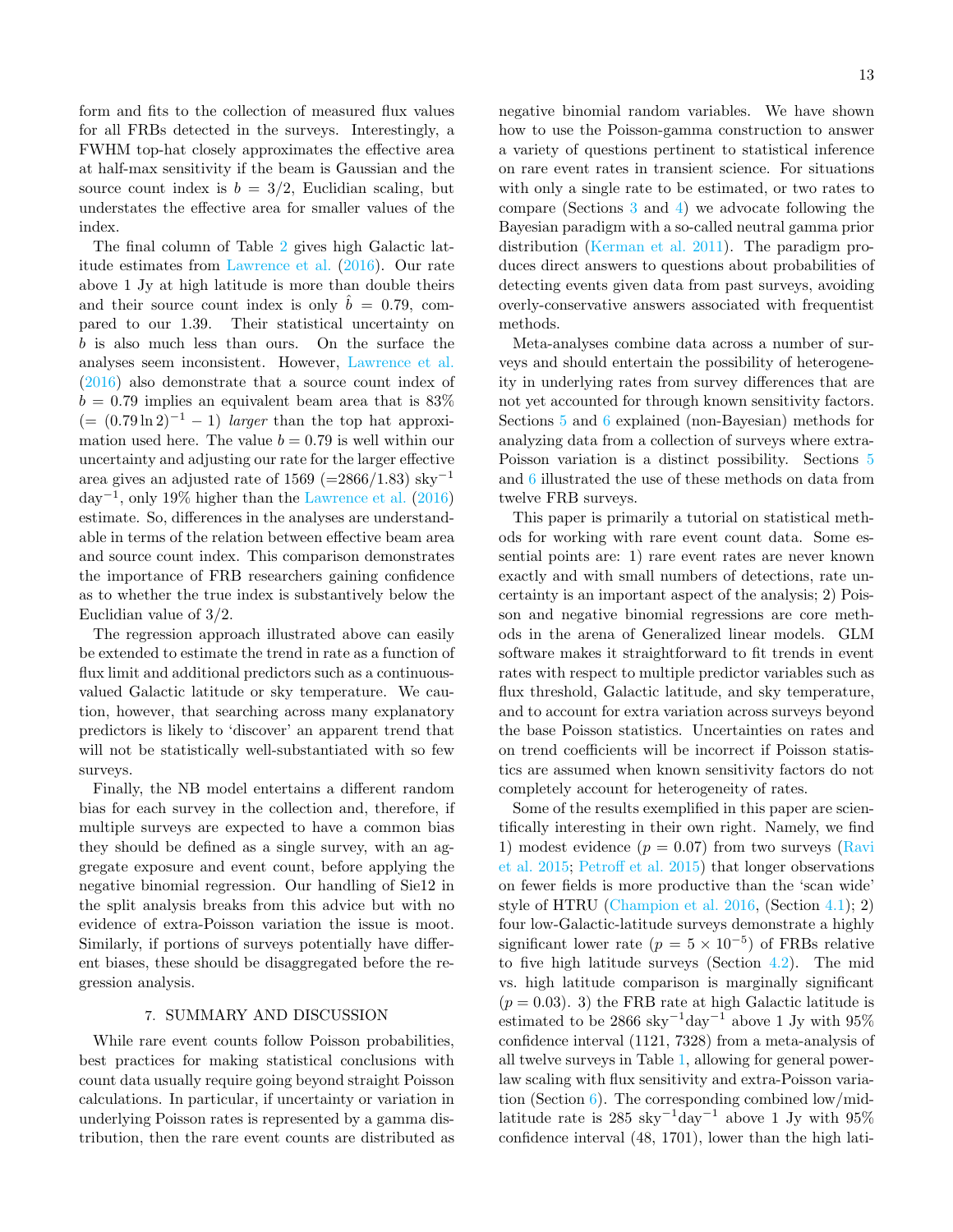tude rate with high statistical significance ( $p = 0.003$ ). Our high latitude results are in rough agreement with other recent estimates. [Champion et al.](#page-14-0) [\(2016\)](#page-14-0) estimate  $2500 \text{ sky}^{-1} \text{day}^{-1}$  above a *fluence* of  $\sim$ 2 Jy ms, about half our estimate of 5042 assuming a 3 ms pulse. On the other hand, [Rane et al.](#page-14-18) [\(2016\)](#page-14-18) estimate 4400 above 4 Jy ms, more than double our estimate of 1920. See Table [2](#page-11-0) for confidence intervals. We could not reproduce the value of 4400 in [Rane et al.](#page-14-18) [\(2016\)](#page-14-18). Our calculation based on their input data and analysis method gives  $3188 \text{ sky}^{-1} \text{day}^{-1}$ , in better alignment with the analysis presented here.

The suggestion that longer observations are more productive is odd. One model that could explain the apparent difference in rates is as follows. Suppose all FRB sources generate repeat pulses at rates that vary sourceto-source and suppose there are few enough sources that a random pointing has a significant chance of containing no detectable source. This finite source count model of repeaters does not follow the key assumption of a Poisson process as stated in the Introduction and the apparently higher 'look long' rate relative to the 'scan wide' rate could arise from either good luck in choice of a small number of pointings or possibly from publication bias in which detections are more likely to be reported

than non-detections, especially in smaller scale studies.

A statistical model could be constructed to reflect a finite number of sources with random repeat rates. Gamma distributions would represent uncertainties in separate spatial and temporal rates and these would be combined with nested Poisson distributions for the numbers of FRB sources and detections associated with each pointing in a survey. Analysis of this setup would require complete pointing lists and we would recommend Monte Carlo Markov Chain (MCMC) fitting of a Bayesian model. The analysis could jointly bound spatial and temporal rates associated with FRB sources but uncertainties would be large. Although MCMC is beyond the scope of this paper the above outline is suggestive of the flexibility available within the Bayesian paradigm. See references [\(Gelman et al.](#page-14-20) [2014;](#page-14-20) [Carpen](#page-14-31)[ter et al.](#page-14-31) [2015\)](#page-14-31) for general Bayesian modeling methods and tools.

### <span id="page-13-0"></span>8. ACKNOWLEDGEMENTS

This work was supported by the University of California Lab Fees Program under award number #LF-12- 237863.

### APPENDIX

#### A. FREQUENTIST METHOD FOR HOURS REQUIRED TO OBSERVE A PULSE

The question of how long to observe can also be addressed with frequentist prediction bounds. The frequentist approach is more common and removes the need to specify an appropriate prior distribution for  $R$  but comes at the expense of overly conservative answers and convoluted interpretations relative to the Bayesian paradigm.

The frequentist approach regards R as having a fixed but unknown value; it has no prior distribution. With past count  $X_1$ , a lower 95% prediction bound on the future count  $X_2$  is a value  $L \equiv L(X_1; E_1, E_2)$  that  $X_2$  will meet or exceed with probability at least 0.95. That is,

$$
Pr[X_2 \ge L(X_1; E_1, E_2)] \ge 0.95
$$
 (A1)

This probability is calculated with respect to the independent randomness of both  $X_1$  and  $X_2$  (Equation [6\)](#page-3-6) and the condition must hold for every assumed value of  $R > 0$ . With the first count in hand we compute a number  $L \equiv L(X_1; E_1, E_2 = T_2 A_2 S_2)$ , and make the standard interpretive statement that at least L pulses are expected in  $T_2$  additional hours with 95% predictive confidence. The interpretation is awkward because condition  $(A1)$  refers to joint randomness of  $X_1, X_2$  whereas the confidence statement is constructed from a *given* value of  $X_1$ . But this is the standard frequentist paradigm for a prediction bound.

The most common lower 95% prediction bound for a future Poisson count [\(Hahn & Meeker](#page-14-32) [2011;](#page-14-32) [Nelson](#page-14-33) [1970\)](#page-14-33) is the largest integer L such that

<span id="page-13-1"></span>
$$
\frac{X_1}{E_1} \le \frac{(L+1)}{E_2} \cdot Q_F(0.95; m = 2L+2, n = 2X_1)
$$
\n(A2)

where  $Q_F(0.95; m, n)$  is the 0.95 quantile of the F distribution with m and n degrees of freedom. Use of an F distribution in this context is not obvious; [Nelson](#page-14-33)  $(1970)$  derives the method in an appendix, achieving  $(A1)$  for every conditional distribution  $[X_2 \mid X_1 + X_2]$  and thereby conservatively achieving it with respect to the joint distribution  $[X_1, X_2]$ .

Setting  $L = 1$  in [\(A2\)](#page-13-1), substituting [\(3e\)](#page-3-7), and solving for  $T_2$  produces the number of hours required to obtain 95% predictive confidence of detecting at least one pulse. For the example problem,  $X_1 = 4, T_1 = 551.9, A_1S_1 = A_2S_2$  and